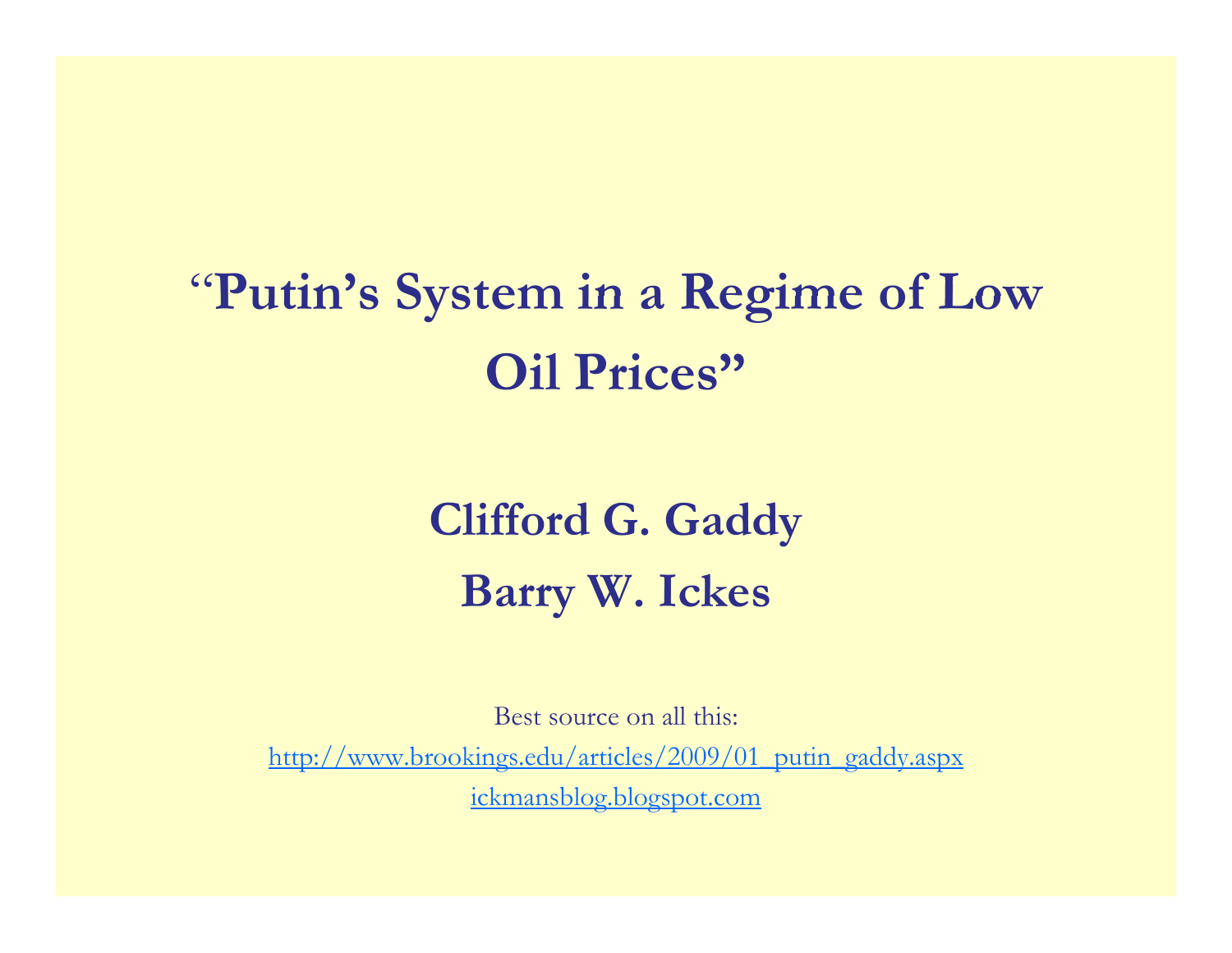#### Introduction

- We will focus on economic policy
	- $\mathcal{L}_{\mathcal{A}}$ Putin's policy
	- $\mathcal{L}_{\mathcal{A}}$ – He is unchallenged CEO of "Russia, Inc."
- "Putin's System"
	- $\mathcal{L}_{\mathcal{A}}$  The set of policies, priorities, and instruments to realize the policies.
- Primary focus not economy in itself, financial or "real"
	- <del>katalog a katalog a</del> Focus is the system and robustness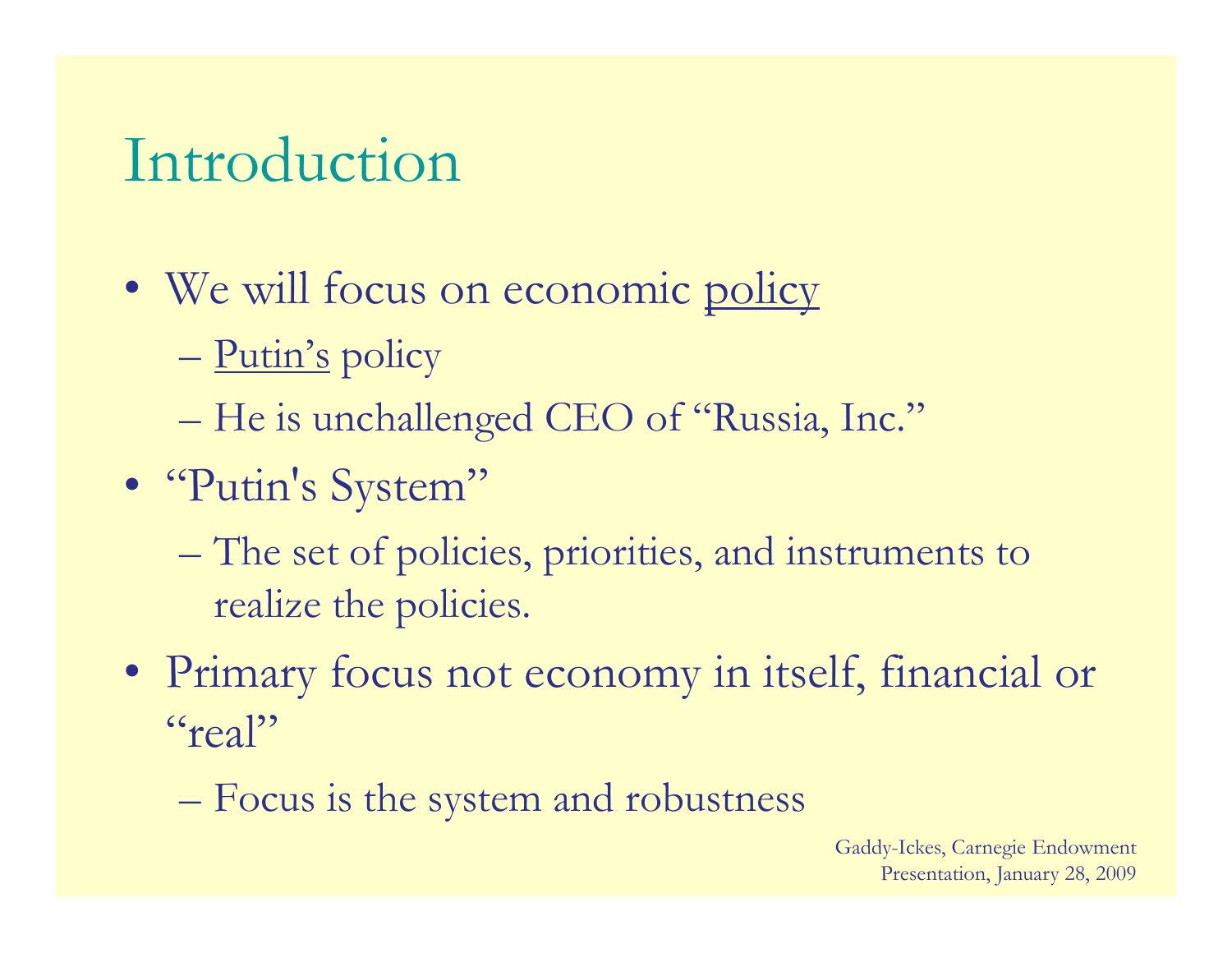#### Introduction

- How well has Putin's system performed so far?
- Will can the system continue?
	- $\mathcal{L}_{\mathcal{A}}$ – In other words, is it robust to this crisis?
- Can it be adapted, or will it have to be rejected and replaced?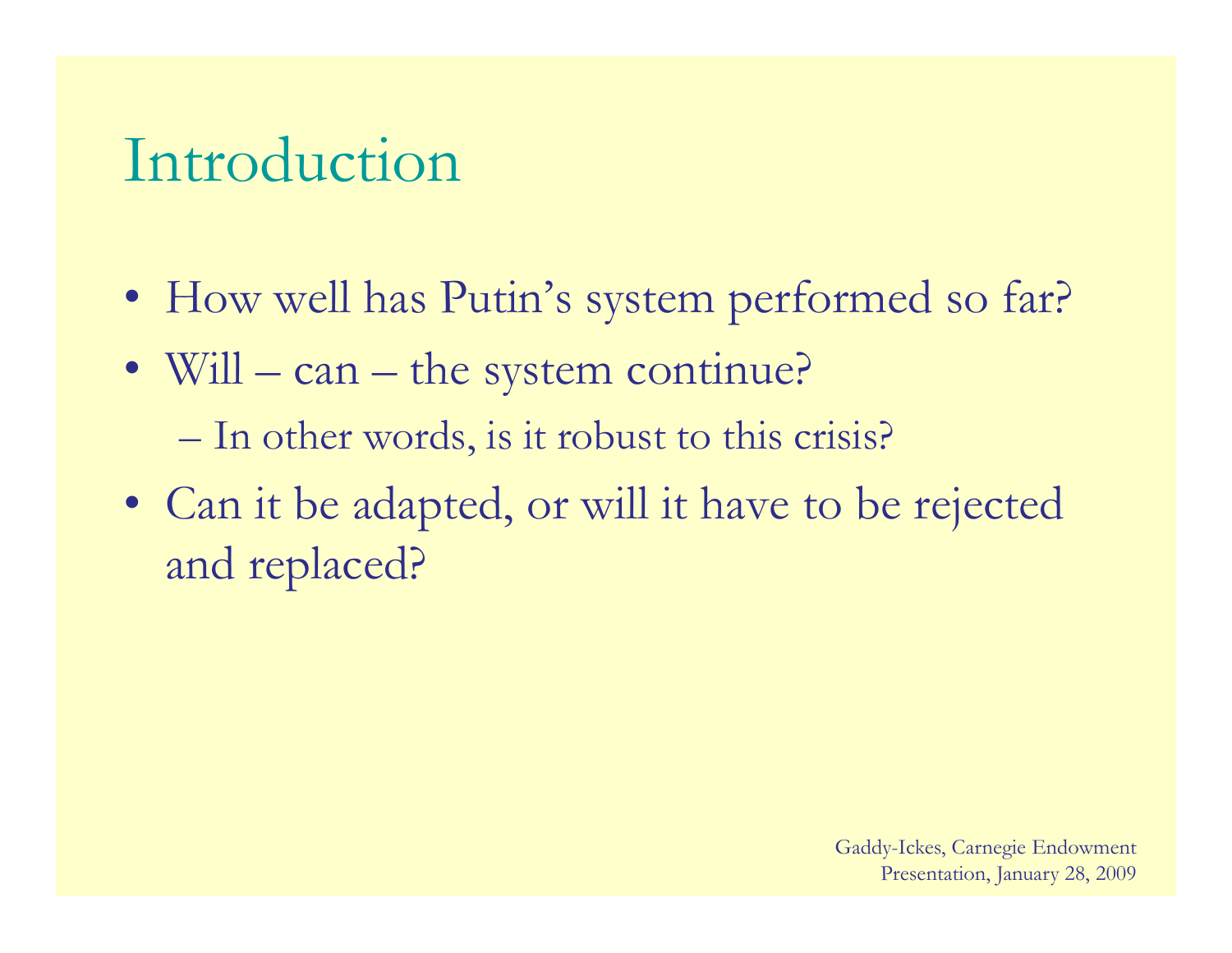#### Putin's System: Key Premises

- 1. The economy is the key for Russia's strength in the world.
- 2. The economy should be as strong and efficient as possible.
- 3. The economy should ensure priority of state interests.
- 4. The economy must be <u>robust</u> to crisis.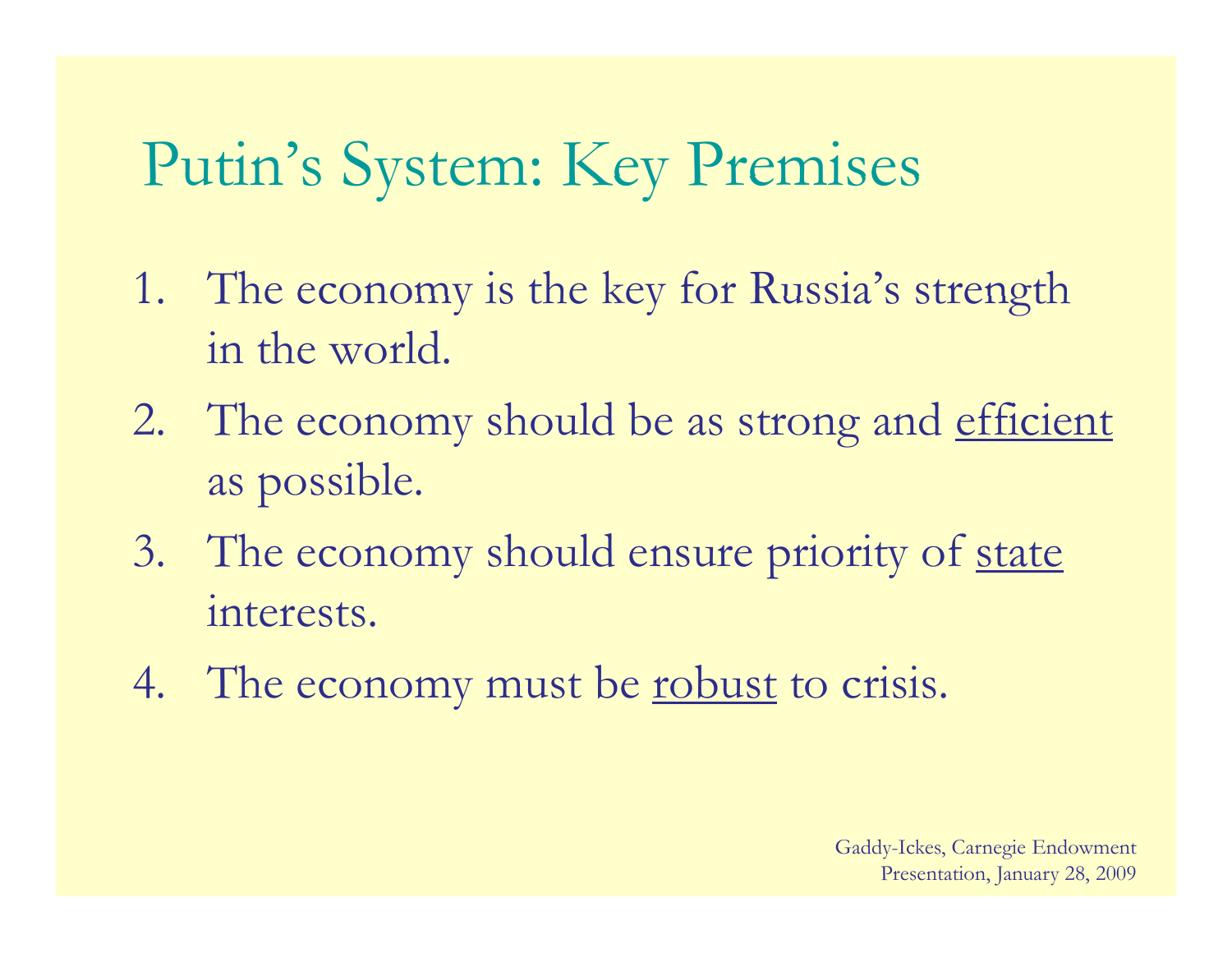#### Priority 1: Effici iency

- 1. A Soviet-style economy (central planning, state ownership) will NOT be strong and efficient, only weak and inefficient.
- 2. Therefore: Russia needs a market economy with private owners.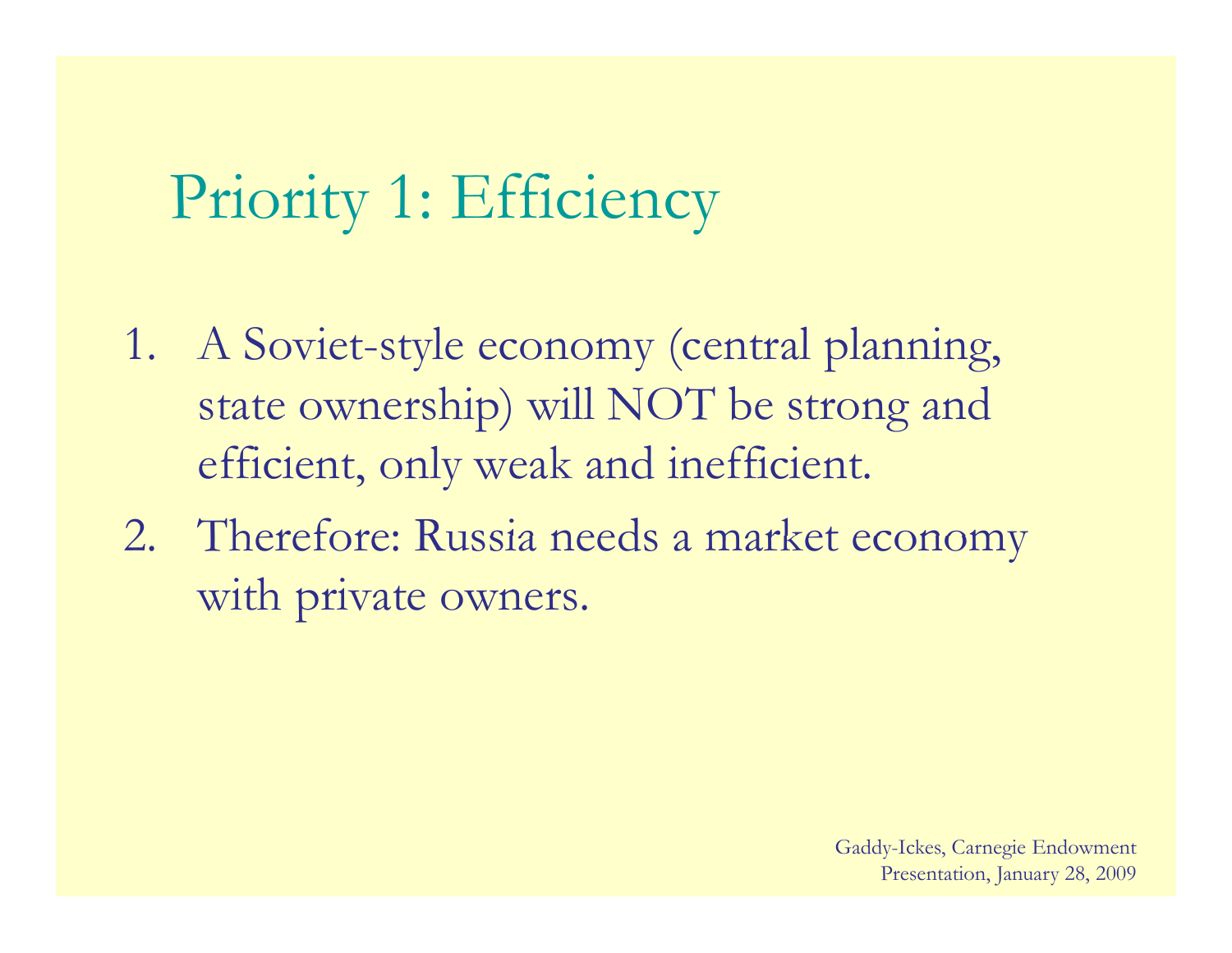### Priority 2: State's Interests Paramount

- 1. Dilemma: Since Russian wealth concentrated in few industries, private owners with full property rights would end up owning the state.
- 2. Approach: State leaders must somehow control private owners without blocking their efficiency.
- 3. Solution: "Property Rights Protection Racket": Allows to exploit efficiency of market while maintaining control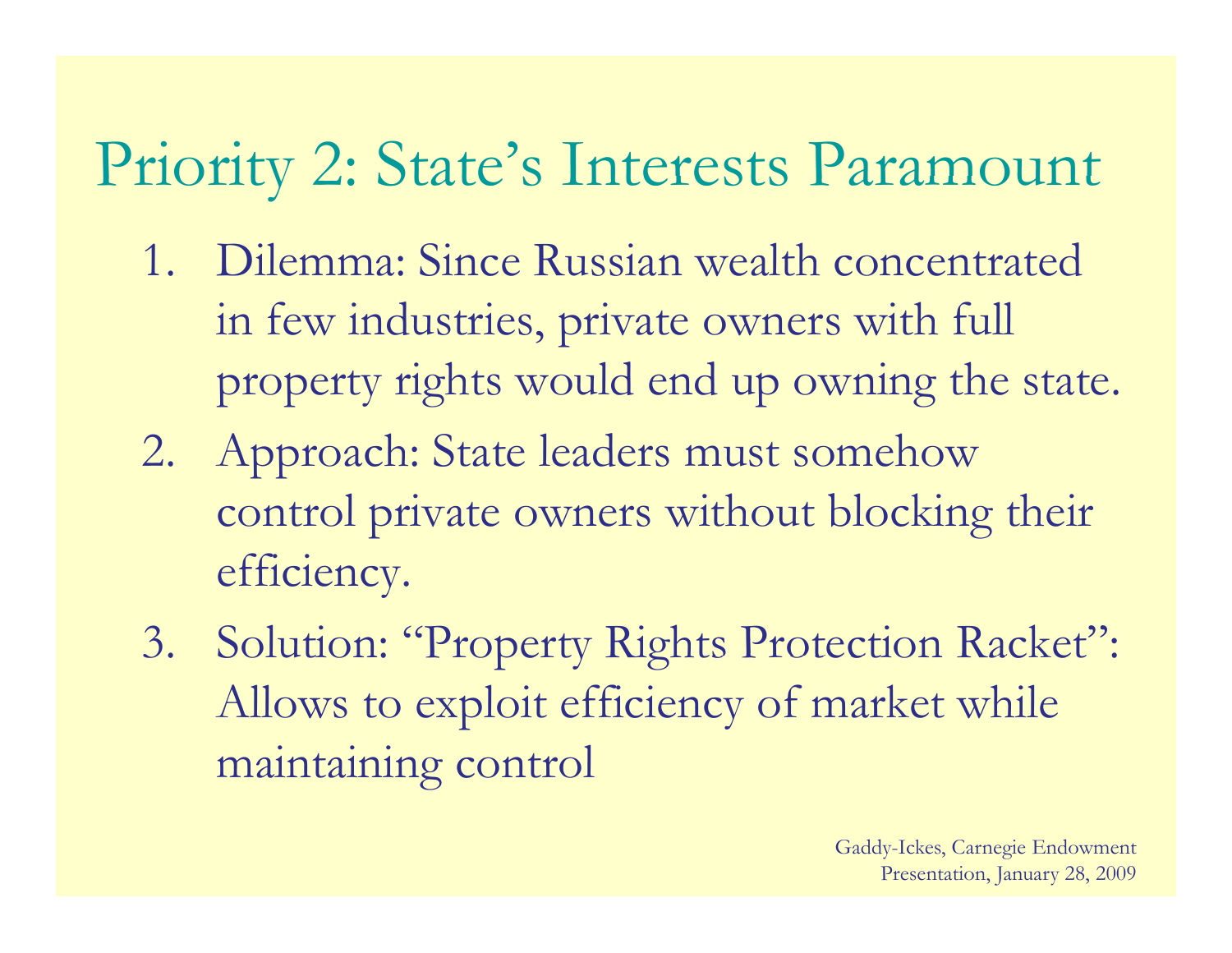### Priority 3: Robust to Crisis

- 1. Matter of life-and-death
- 2. Cannot permit repeat of 1980s, 1990s.
- 3. Read Gaidar's book. Subtitle: "Lessons for Today's Russia"
- 4. Solution: Pay down debt, build up reserves.
- 5. Believed only he found answer. He crows about it.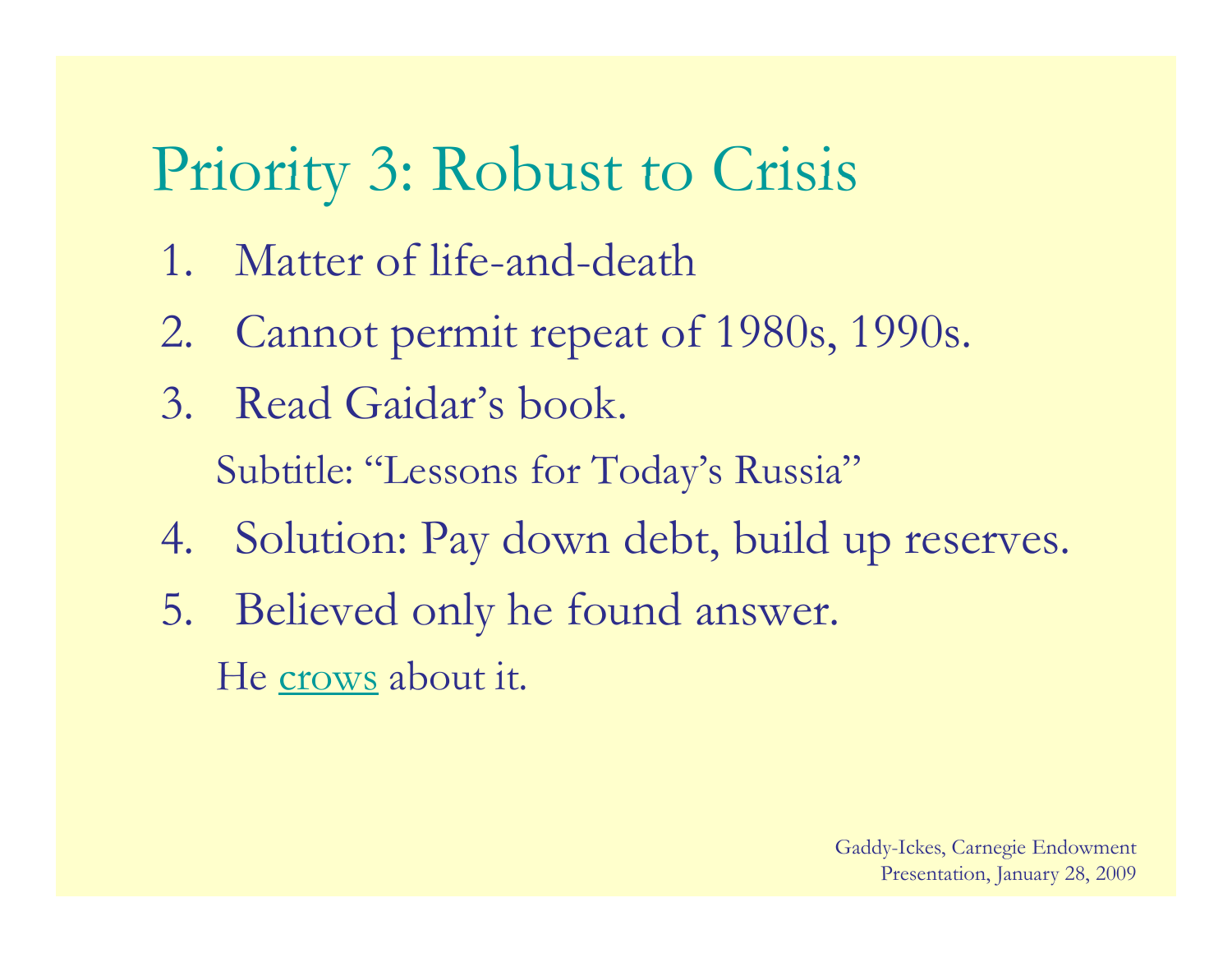### Putin's Pride

• "The **American, European, and British** structures were ... **all caught off guard** .... **All these institutions** turned out to have been **caught off guard** ... Even such structures as **the ratings agencies, the Basel Committee, and the IMF** demonstrated how **unprepared** they were for the crisis."

[Russia has not escaped the effects of the crisis.]

 $\bullet$  "But above all, I'd like to say that **we did not allow ourselves to be caught by surprise.** When we formulated our long-term economic and financial policy, **we took into account potential risks and threats.** We were sometimes even **criticized for excessive conservatism.** And yet I think that **conservatism proved justified**."

-- Prime Minister Vladimir Putin, October 20, 2008

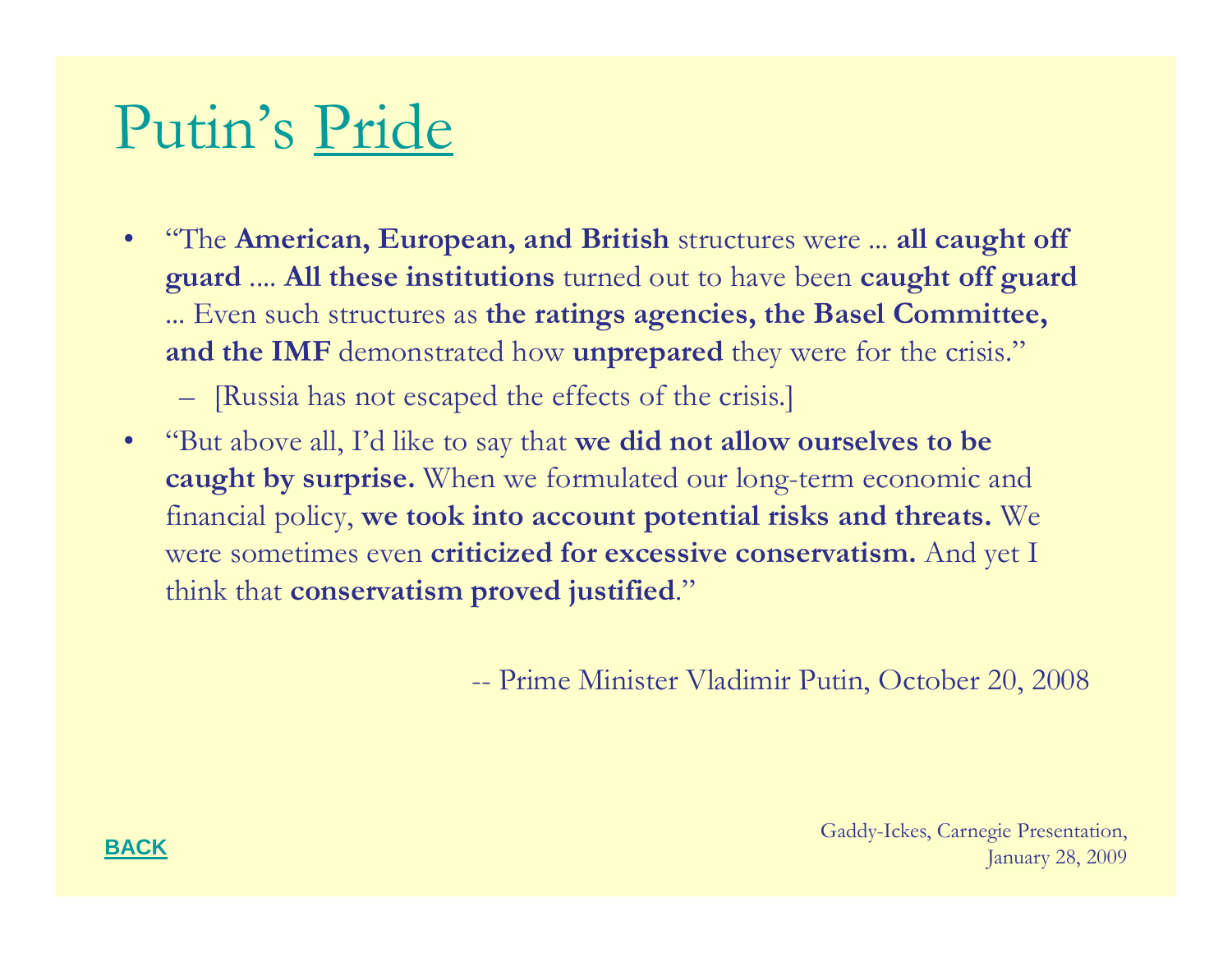#### Protection Racket

- Point of a protection racket is that the guy offering you the protection is the one who represents the threat that you need to protect against.
	- The property rights are what are under threat, and the one who threatens them is the one who is asking for the payoff.
- Why not just formal taxes? – much more control over how it is s pen t
	- also creates addiction Gaddy-Ickes, Carnegie Presentation,

January 28, 2009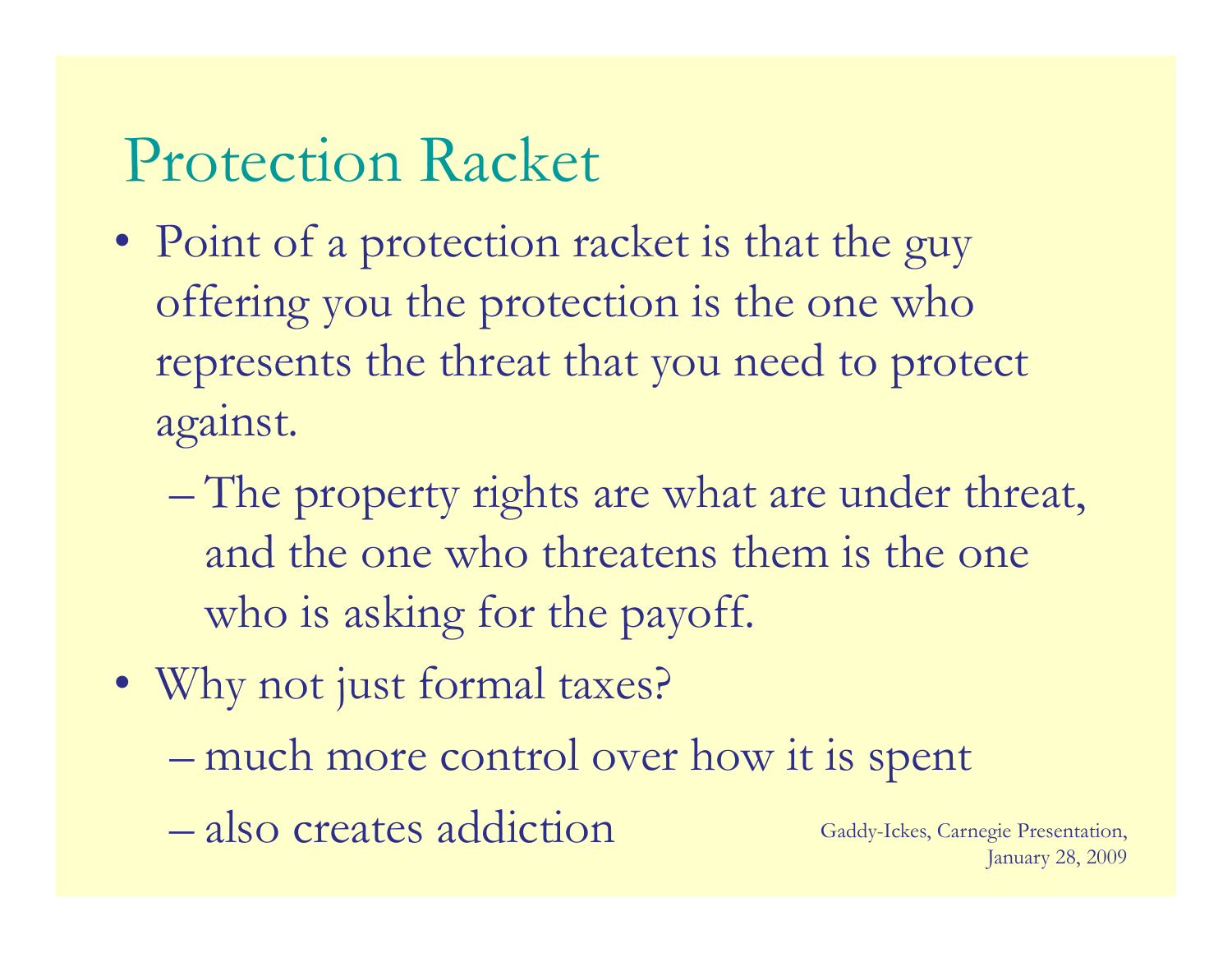### "The Deal"

- Keep property
- Make companies more productive laws
- Get richer
- Be protected against governors expropriation – or worse!
- Keep property Pay taxes in cash, in full
	- $\mathcal{L}_{\mathcal{A}}$ Don't try to change tax
	- Don't collude with
	- Share wealth informally
		- "Excess costs"
		- $\mathcal{L}_{\mathcal{A}}$ Philanthropy
	- Let Putin make strategic decisions (esp. foreign)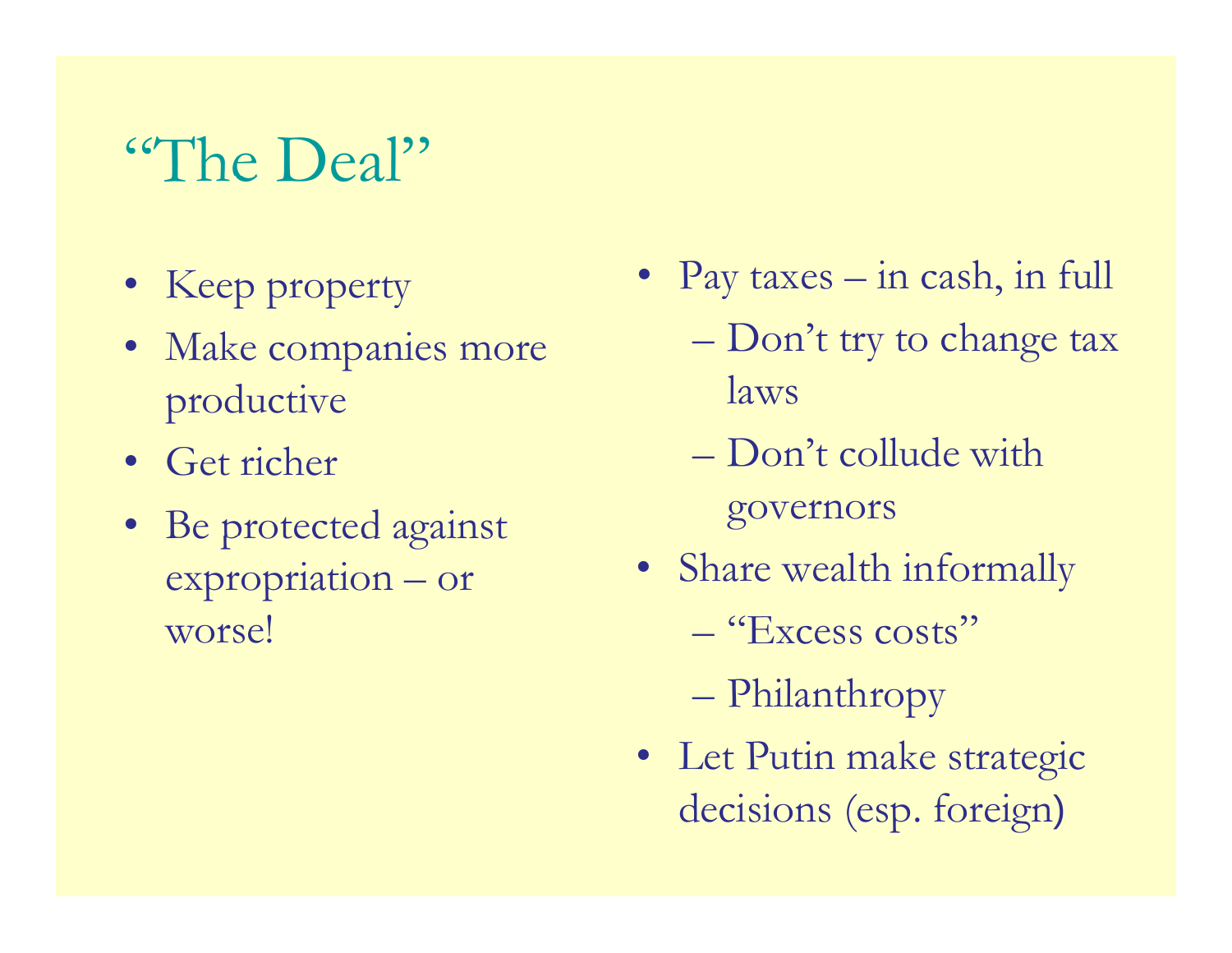#### Protection Racket

- Protection racket necessarily limited to rent producing sectors
- Intentionally not widened, Why?
	- <del>katalog a katalog a</del> Lack of attention span
	- $-$  Lack of rent in other sectors  $\Rightarrow$  low payoff
- Rule of law is anathema to protection racket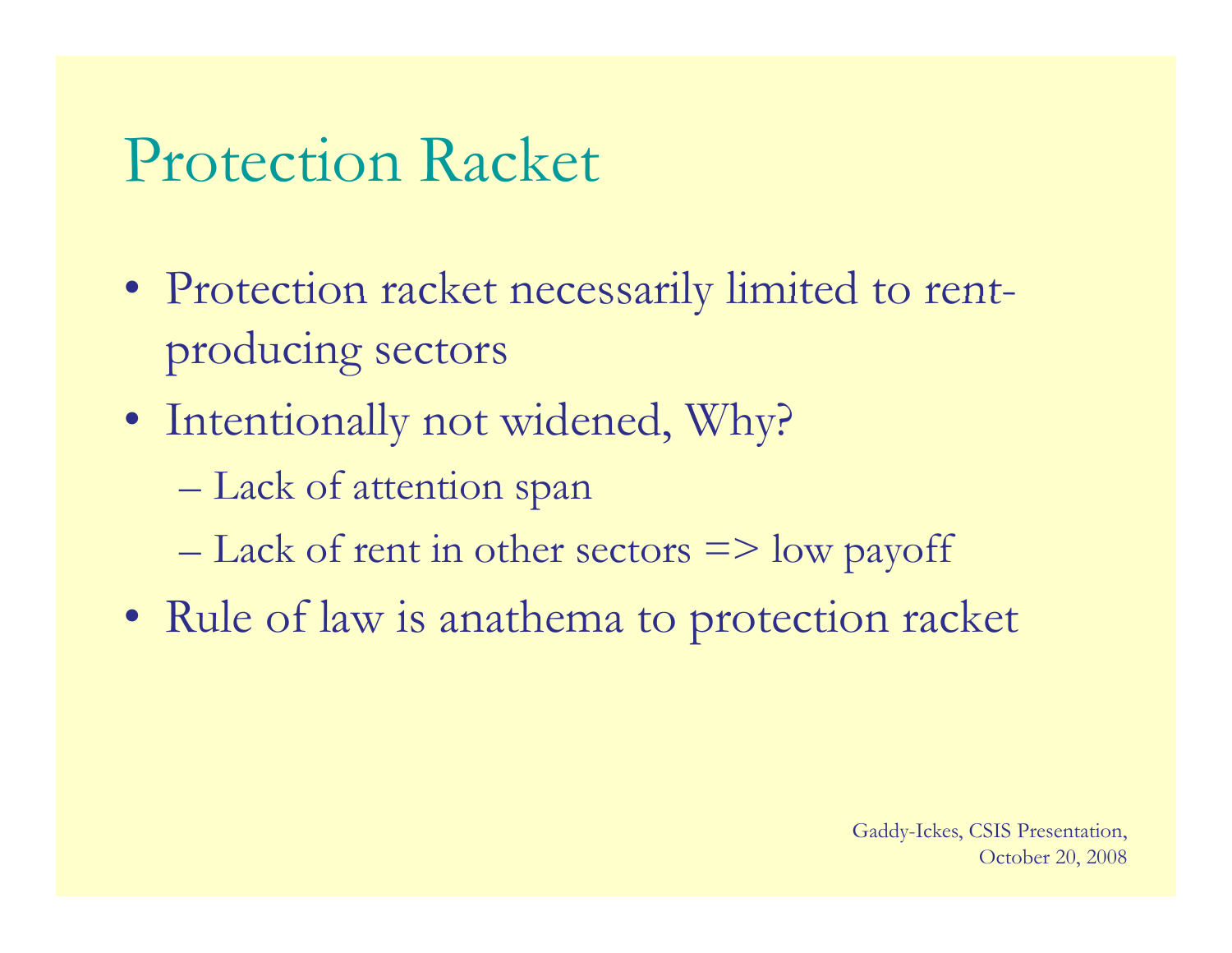Look at Putin's Model in Three Phases.

- **PHASE I**: 2000-2004  $(\mathrm{oil}$   $@$  \$32)
- **PHASE II**: 2005-2007 (oil @ \$62) – **PHASE IIa**: first half of 2008  $\left( \text{oil} \; (a) \; \$107 \right)$
- **PHASE III**: Au gust 2008-?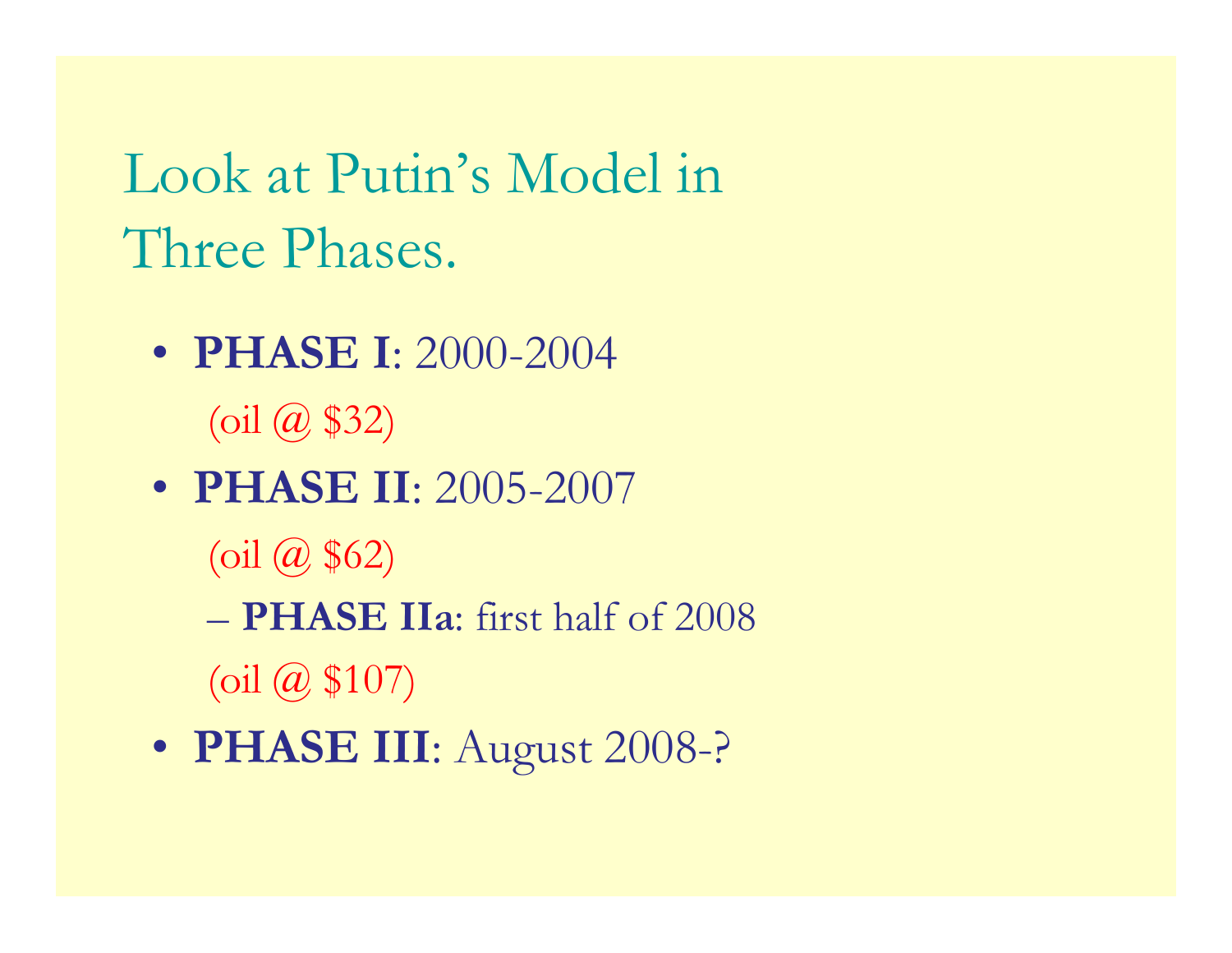PHASE 1 (2000-2004) Average oil price = \$32/barrel

Simple priorities:

- (1) Establish control of oligarchs
	- $\mathcal{L}_{\mathcal{A}}$ Property Rights Protection Racket
	- Tax reform
- (2) Achieve financial independence by paying off debt.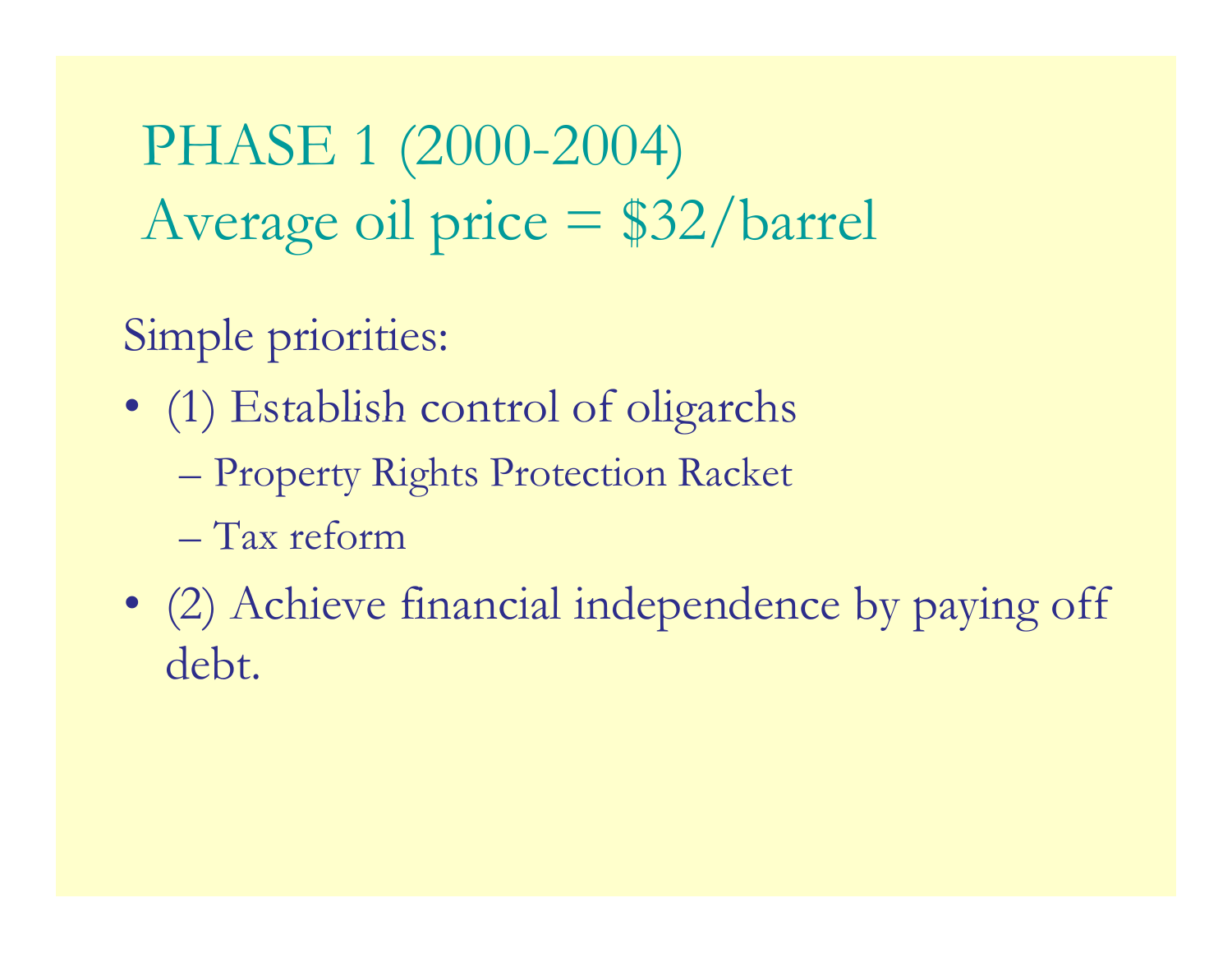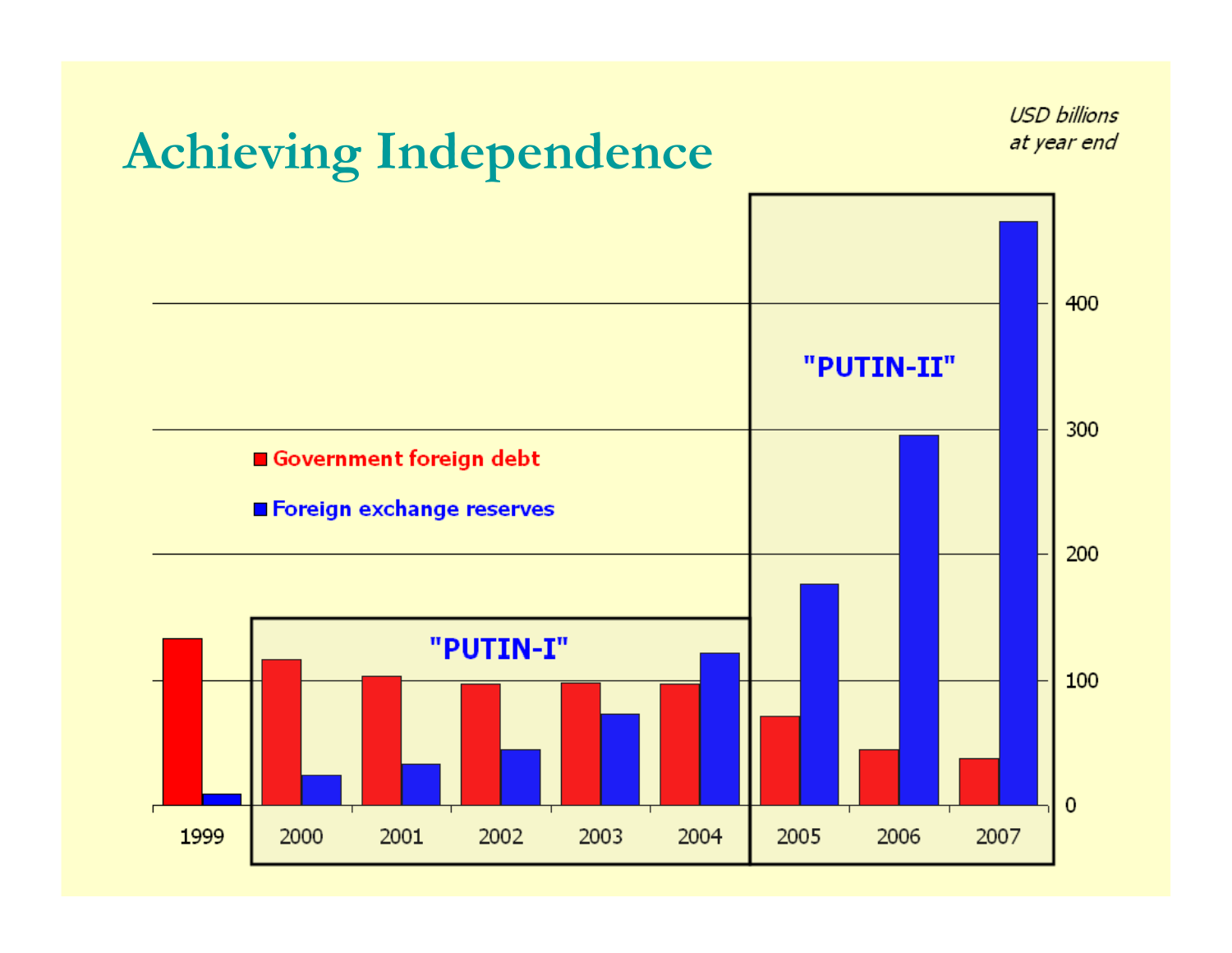#### PHASE 2 (2005-2007) Average oil price <sup>=</sup> \$62/barrel

- $\bullet$ Main event: Oil windfall.
- •• Turning point: mid-2005, exceeds \$50/barrel.
- $\bullet$ Continue to pay off debt (IMF 3 years early, Paris Club)
- As windfall grows, 3 policies:
	- (1) Continue to tax away windfall
	- In  $2005 2006$   $2007$  put in more than  $40\%$  of GROSS oil export revenues into Stabilization Fund
- (2) Restrain physical output of oil
	- No reason to expand, since price rise already producing more rent than can handle easily
	- Don't risk more addiction
	- Don't expose to price fall risk
- (3) Move to offshore <u>financial intermediation</u>
	- Domestic financial s ystem cannot handle – inefficient
	- Result: Private debt grows as much as export revenues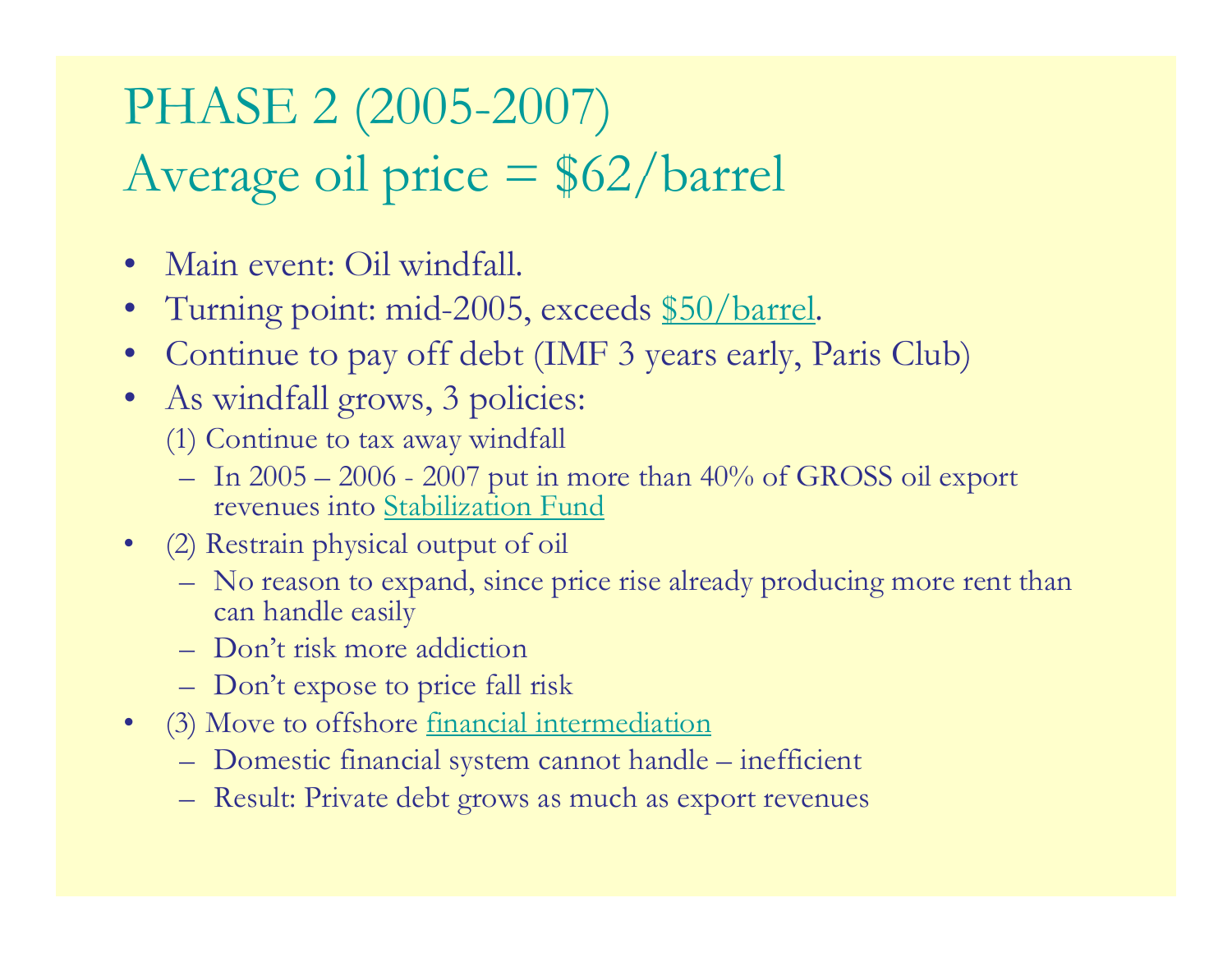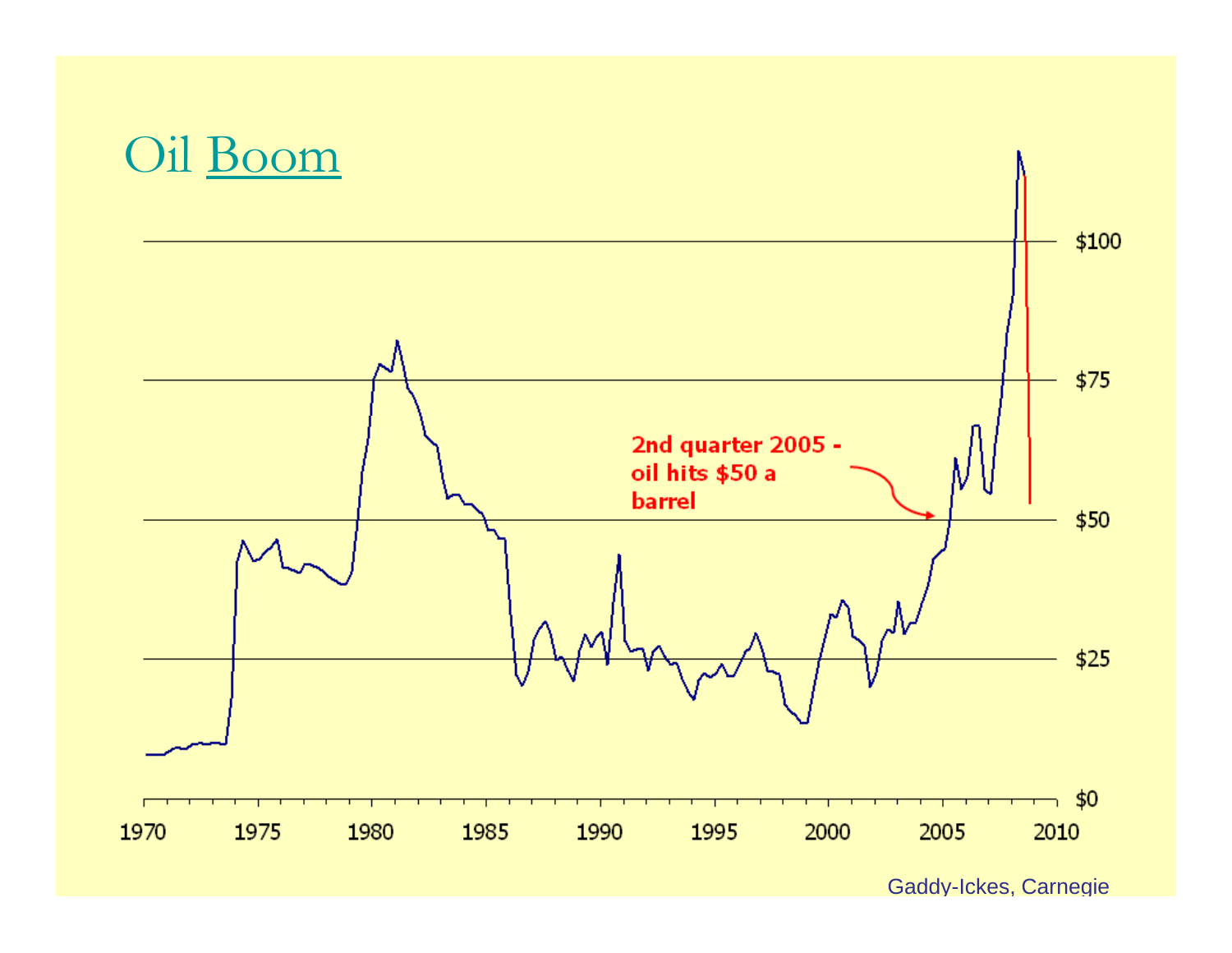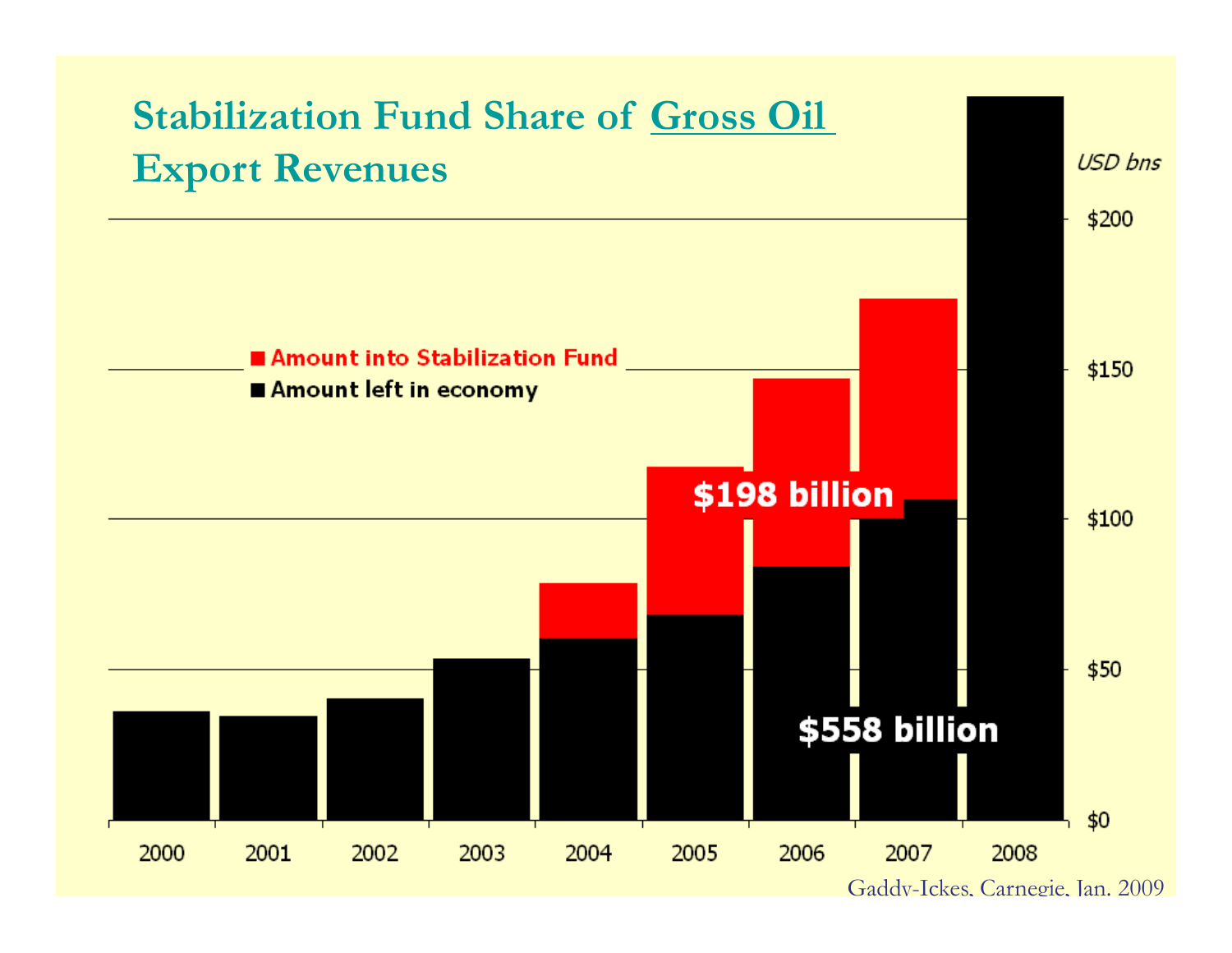# Financial Fragility

- How to deal with export surpluses?
- Recycling via private debt (MacFarquar thesis)
	- Similar to New Bretton Woods in Asia
		- => thin financial system based on capital inflows
	- $\mathcal{L}_{\mathcal{A}}$  Because financial market was thin, oil price had bigger bubble impact in Russia
		- => fragility when international financial crisis arises
- Note: This was an example of Russia engaging with the West, opposite of autarkic reaction
	- $\mathcal{L}_{\mathcal{A}}$ Optimal risk sharing Gaddy-Ickes, Carnegie Presentation,

January 28, 2009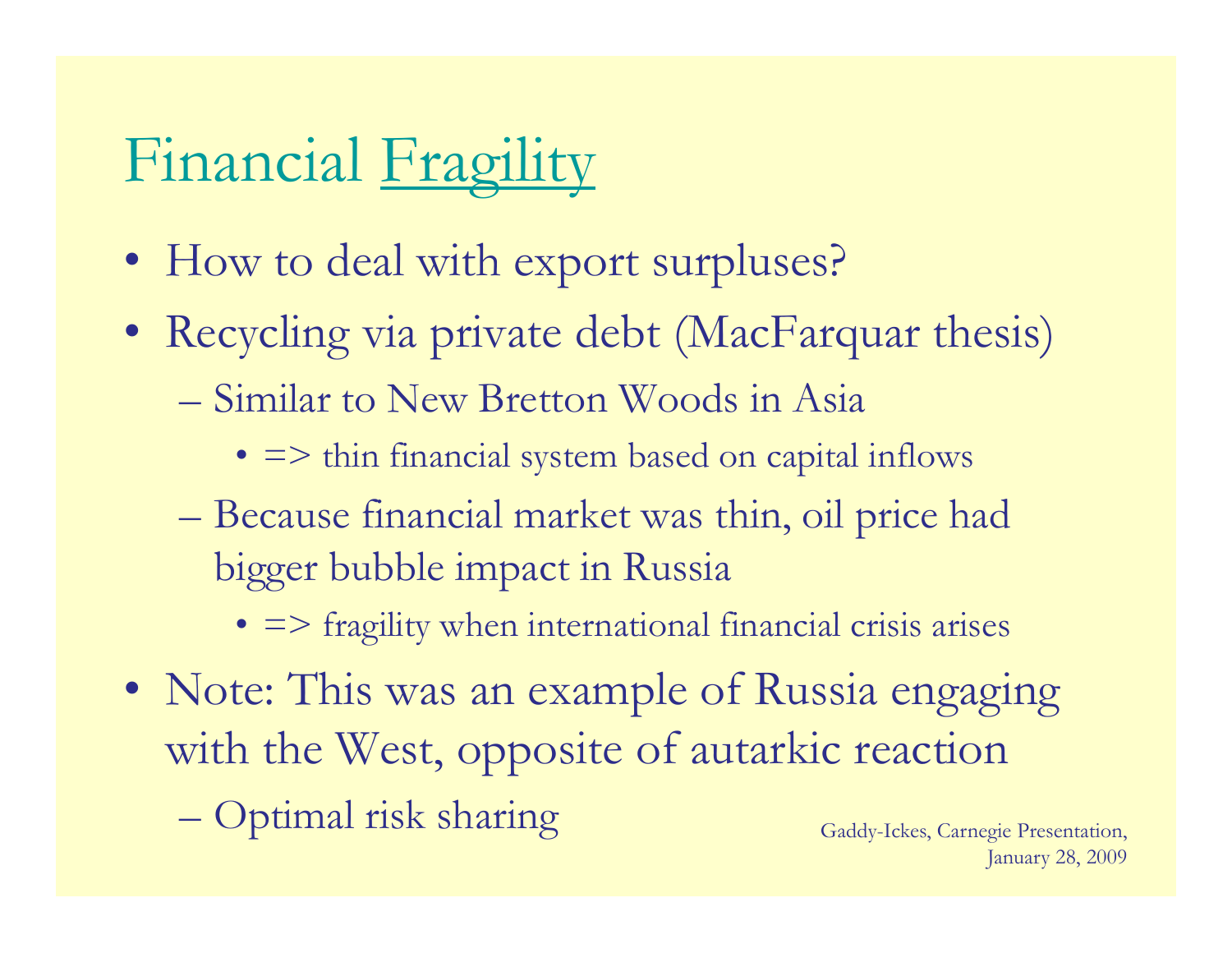#### PHASE 2a (first half of 2008).

- • All this looked quite successful into 2008. And better than others:
	- and the contract of the con-May 2008, US and other stock markets start collapse.
- Russian market buoyed by continued rise in oil price
	- Putin et al. declare Russia a "safe haven"
- This is PHASE IIa very brief
	- <u>BUBBLE mentality p</u>revails.
- Stop accumulating in Stabilization Fund just as oil hits historical highs!
- •PHASE III is now – collapse of oil price.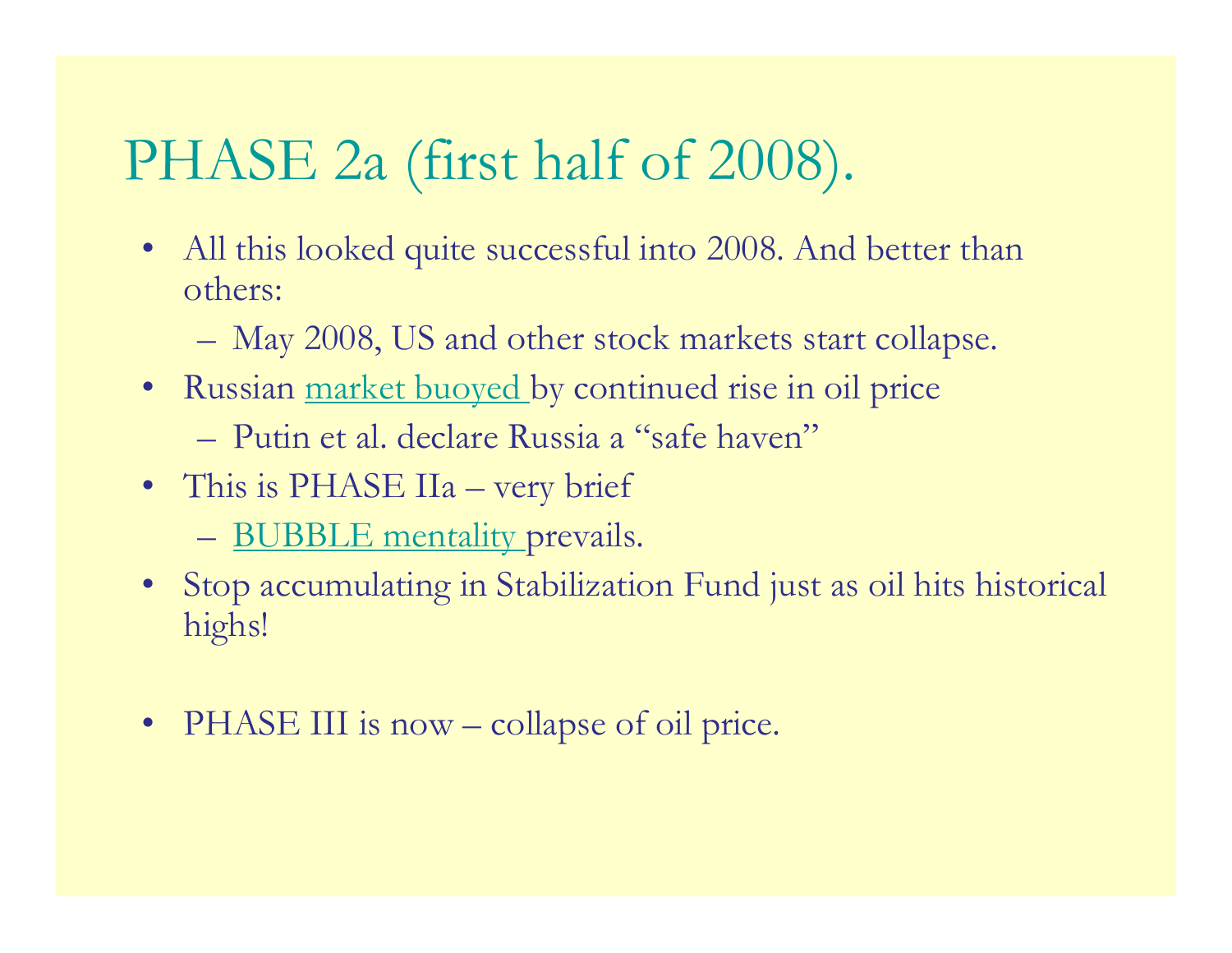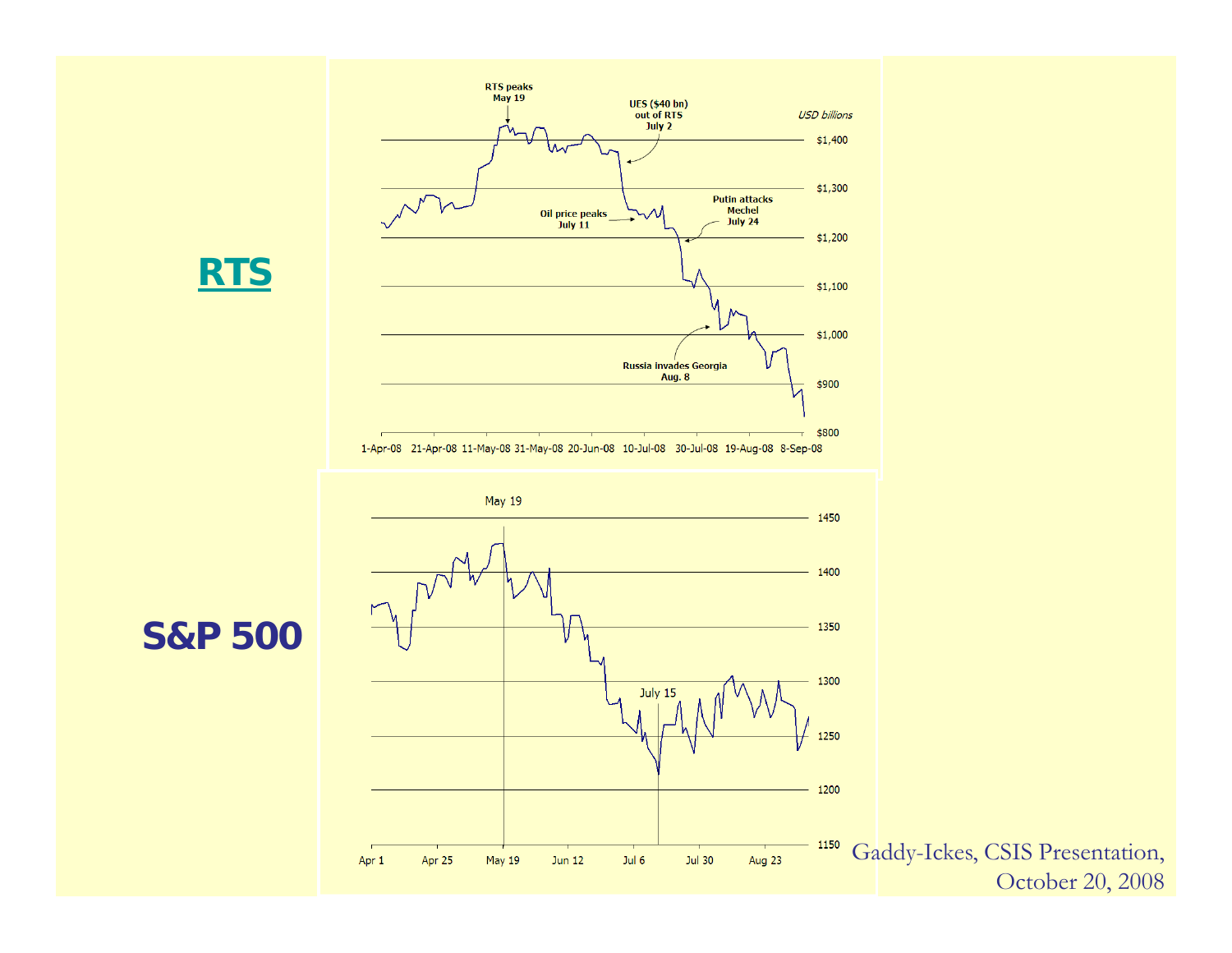### Putin Succumbs

- Putin long protected against bubble
	- He read Gaidar's book
- By Feb 08 he succumbs to <u>bubble</u> mentality
	- <del>katalog a katalog a</del> He bragged rather than warned about
		- "Russian stock market increased in value by 22 times since 1999."
- Once prices reached \$120, he perhaps assumed they could not fall below \$90
	- $\mathcal{L}_{\mathcal{A}}$ Hard then to get anyone to believe it could happen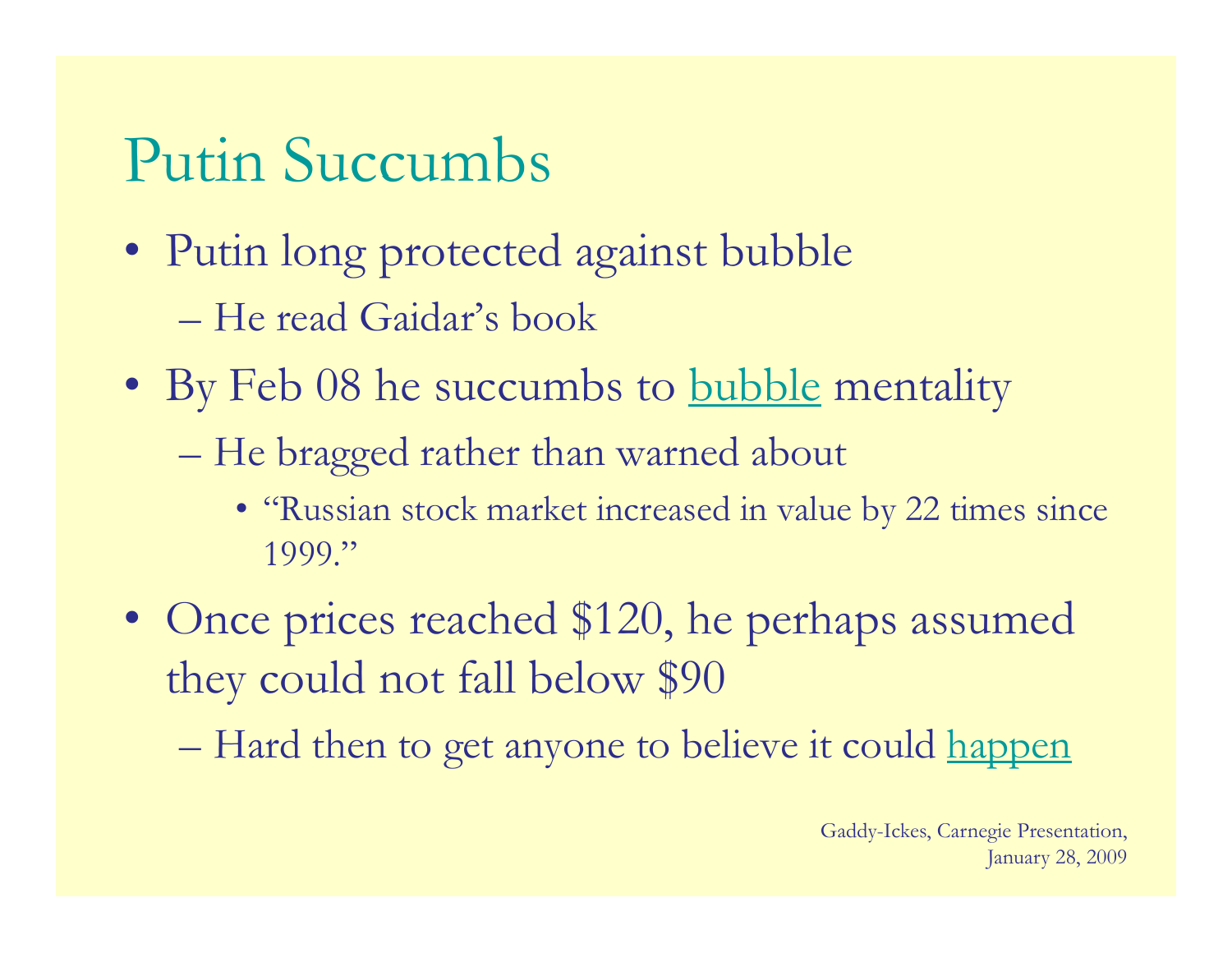#### RTS Index, 1999 thru 2009



Gaddy-Ickes, CSIS Presentation, October 20, 2008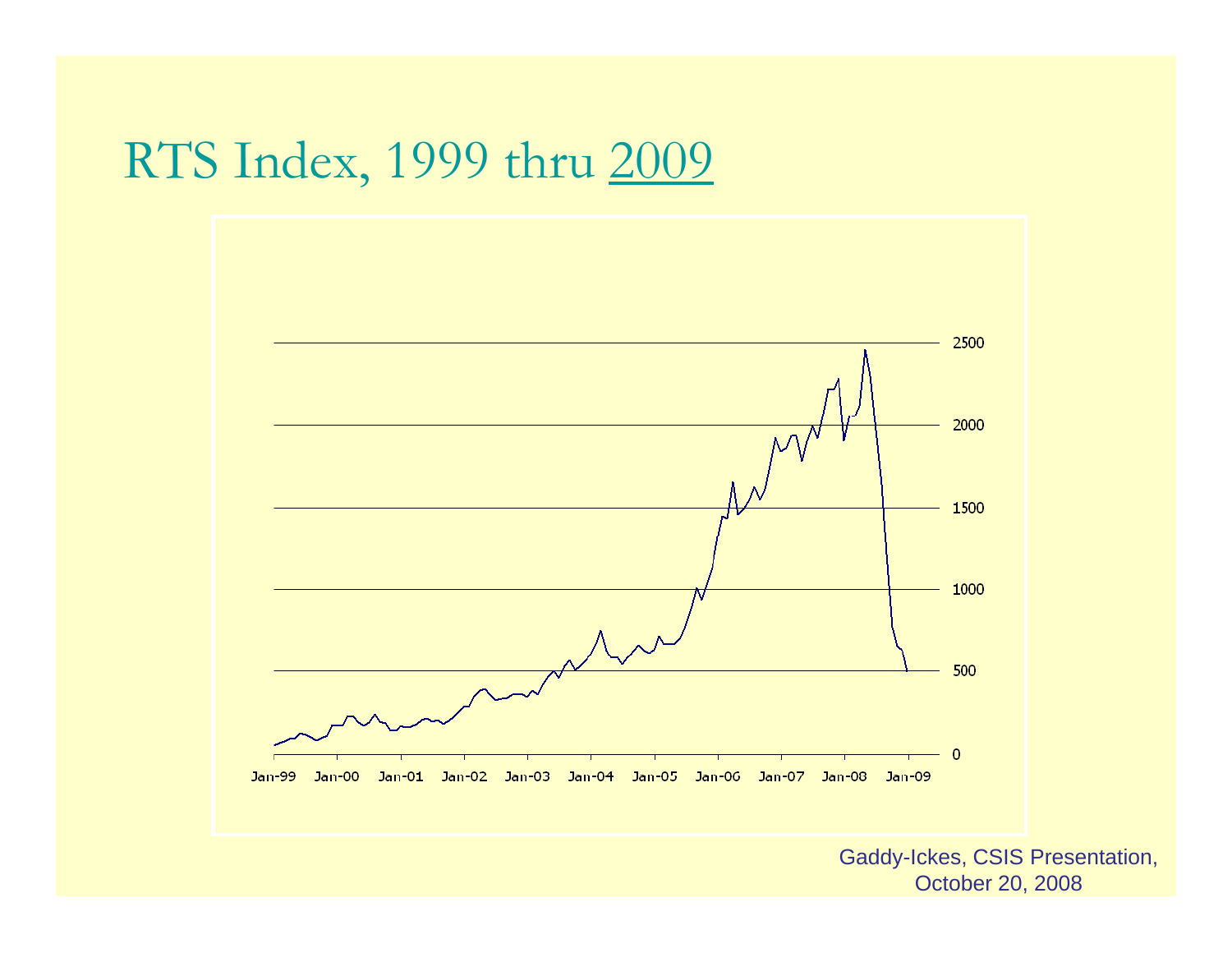#### Bubble Bursts

- Russian stock collapse is the biggest
- If pre-August 2008 was a <u>bubble</u>, then its collapse is not <sup>a</sup> sign of poor performance
	- <del>katalog a katalog a</del> Rather result of interdependence
	- $-$  RTS is now at Fall 2003 level
	- <del>katalog a katalog a</del> Russian market fell more because bubble was bigger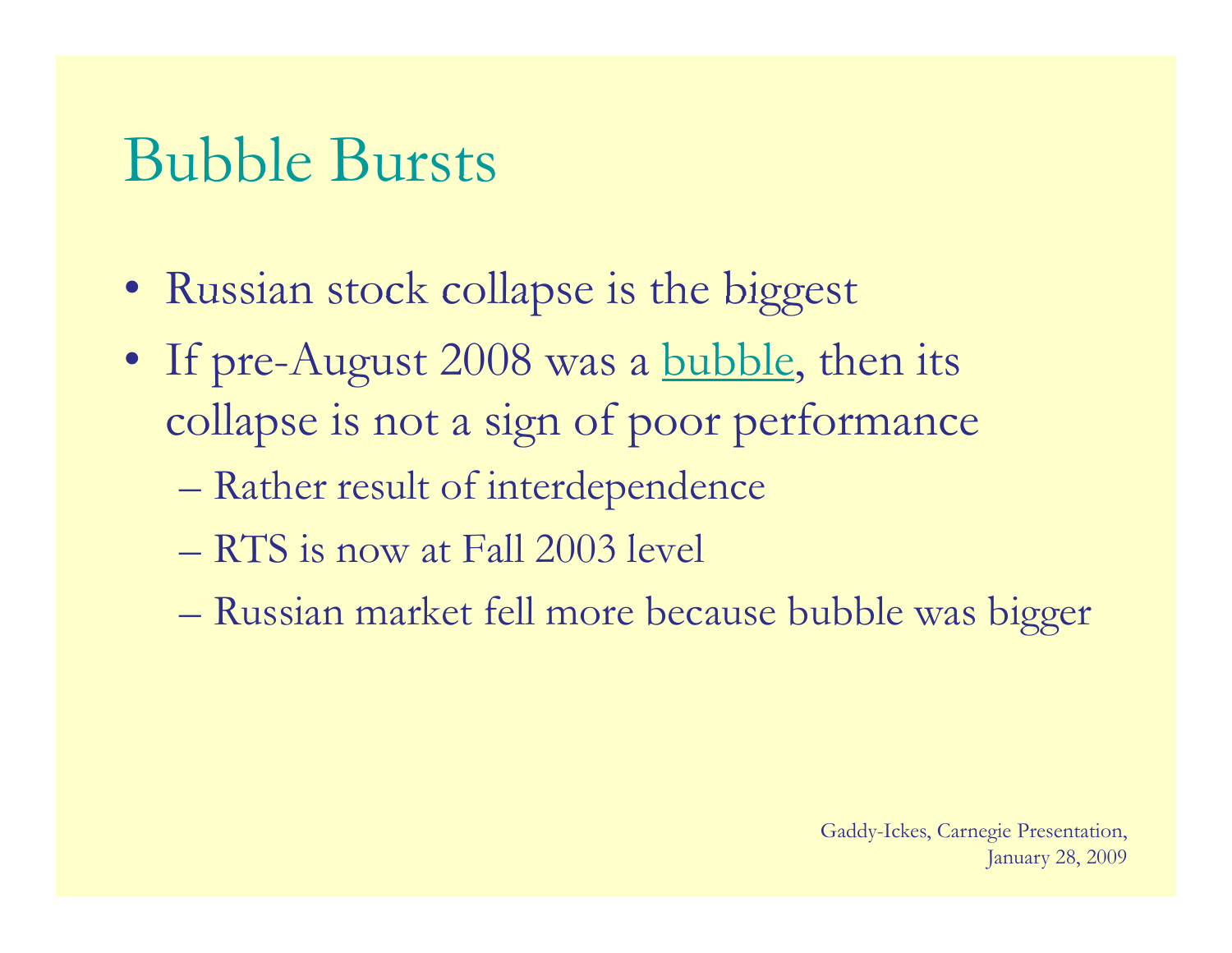#### Selected Global Stock Indexes

% Change Dec 31 2007 thru Jan 21, 2009



Gaddy-Ickes, CSIS Presentation, October 20, 2008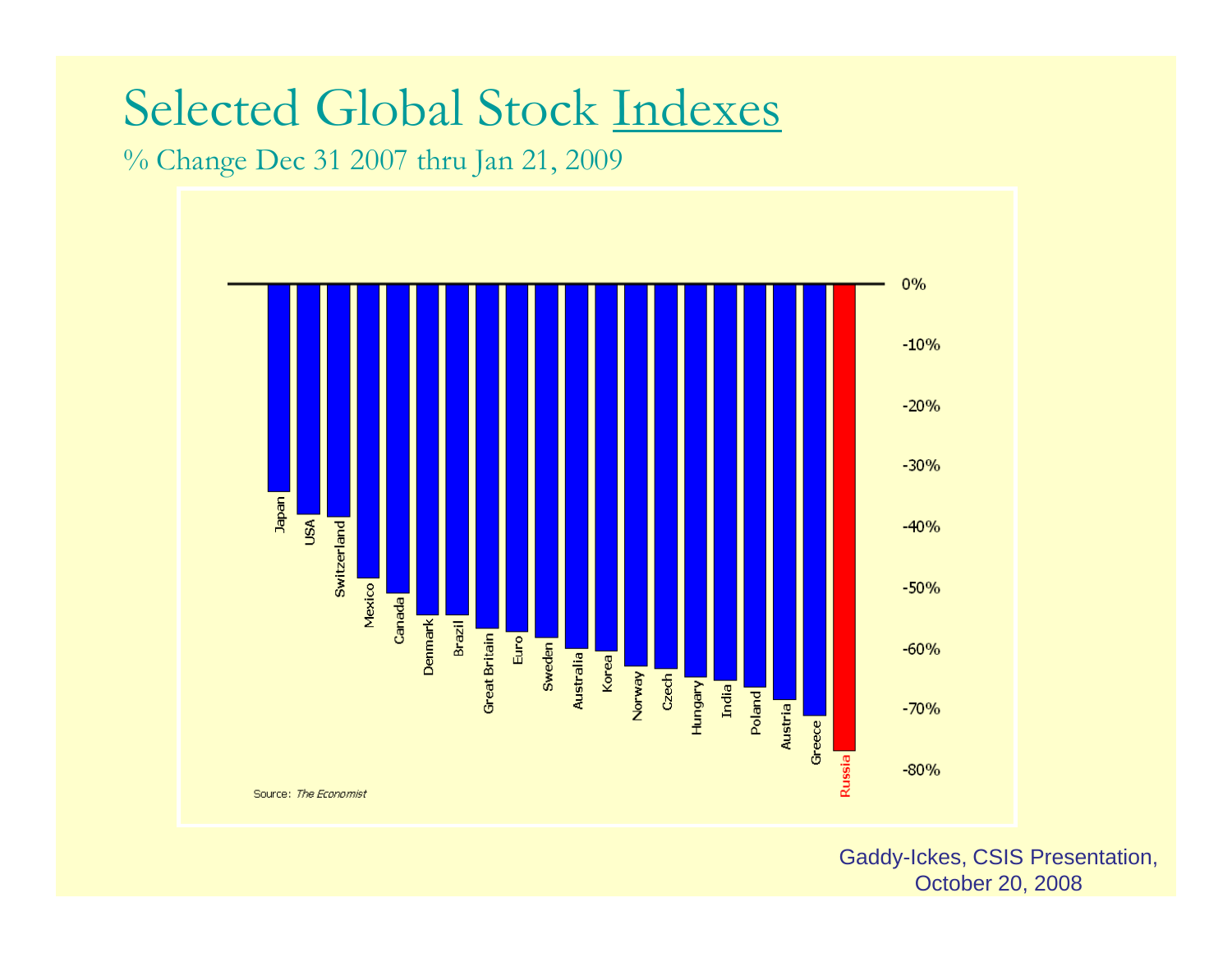### Crisis

- If you look only at Russia it <u>appears</u> that the crisis is due to Georgia War
- But this ignores the international crisis
	- <del>katalog a katalog a</del> – The dollar begins to appreciate against the Euro at the same moment
- Russia was bystander to international financial crisis
	- $\mathcal{L}_{\mathcal{A}}$ Precisely because it integrated financially with West
	- $\mathcal{L}_{\mathcal{A}}$  International financial crisis causes oil collapse, feeding back to Russia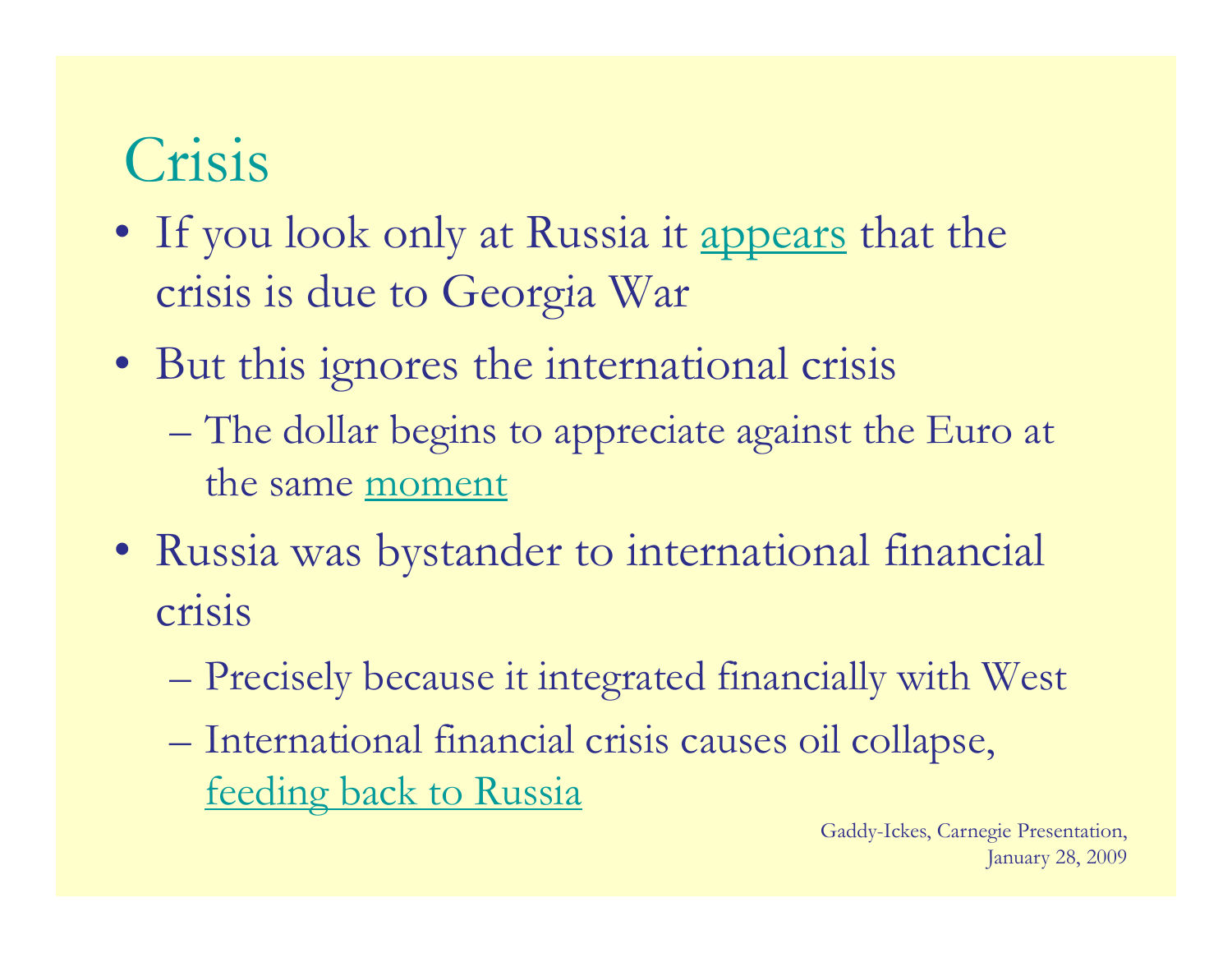#### Capital Outflows in 2008: H2

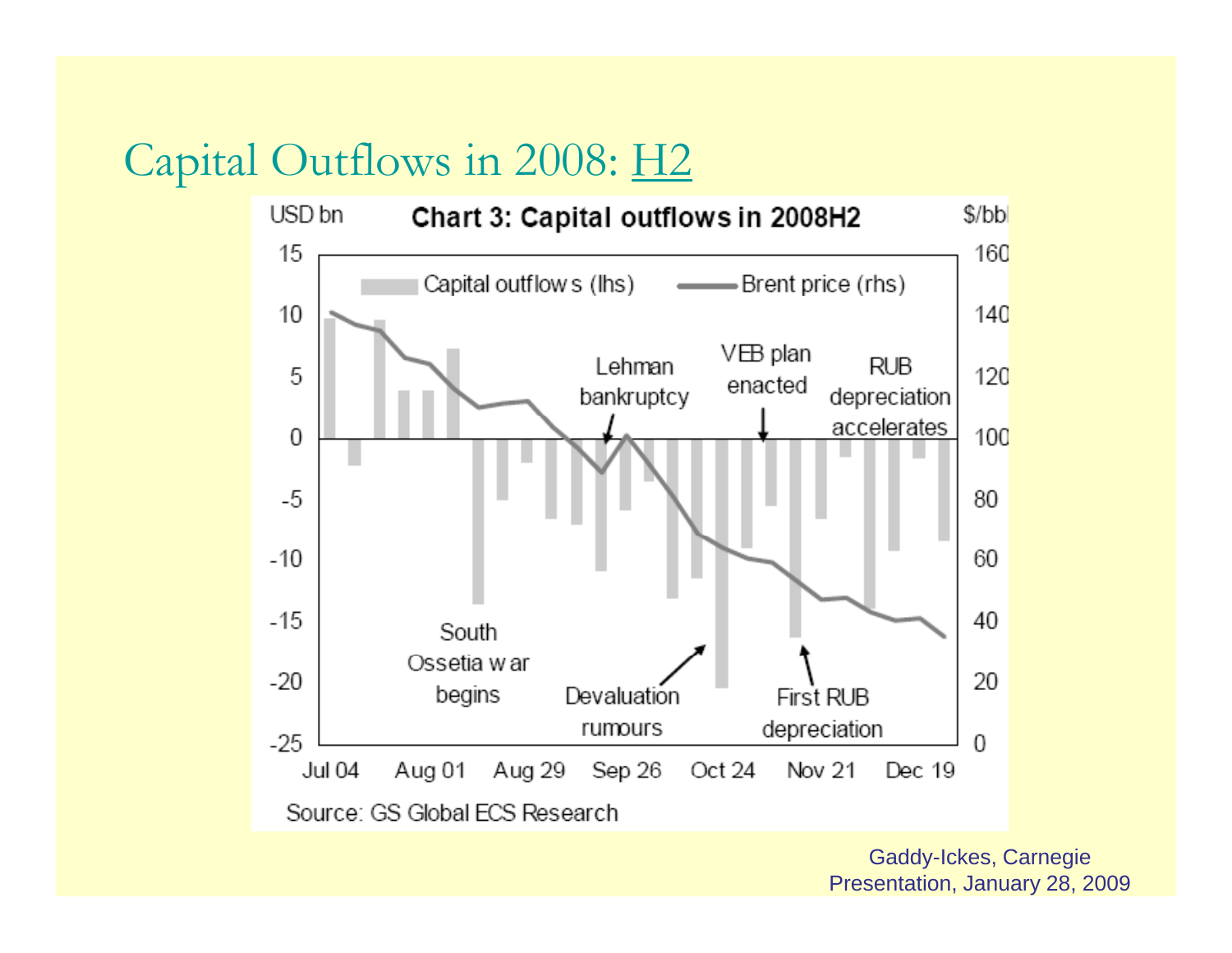#### Ruble and Euro Against the Dollar

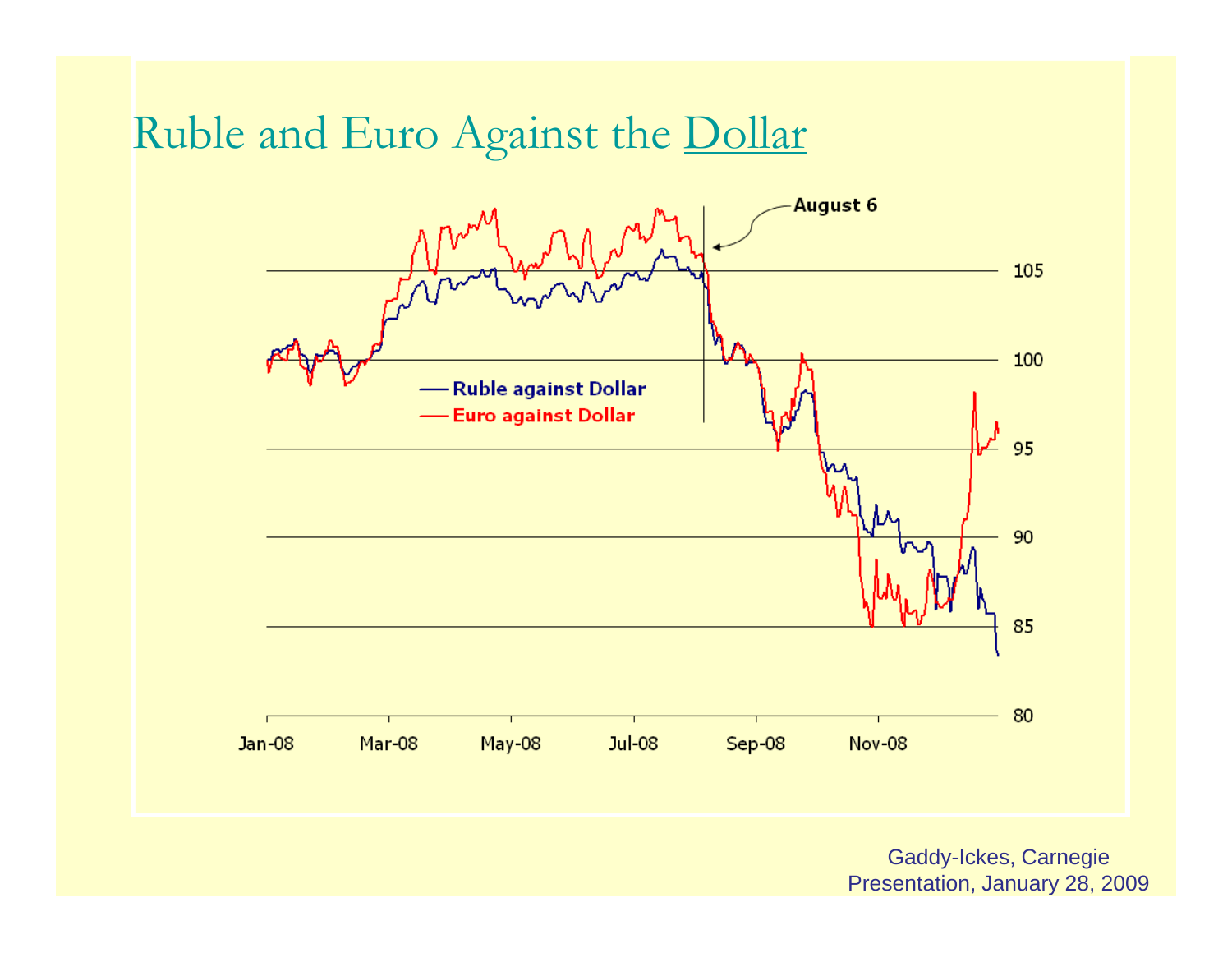#### RTS and the Price of Oil, 2000 - 2008



Gaddy-Ickes, CSIS Presentation, October 20, 2008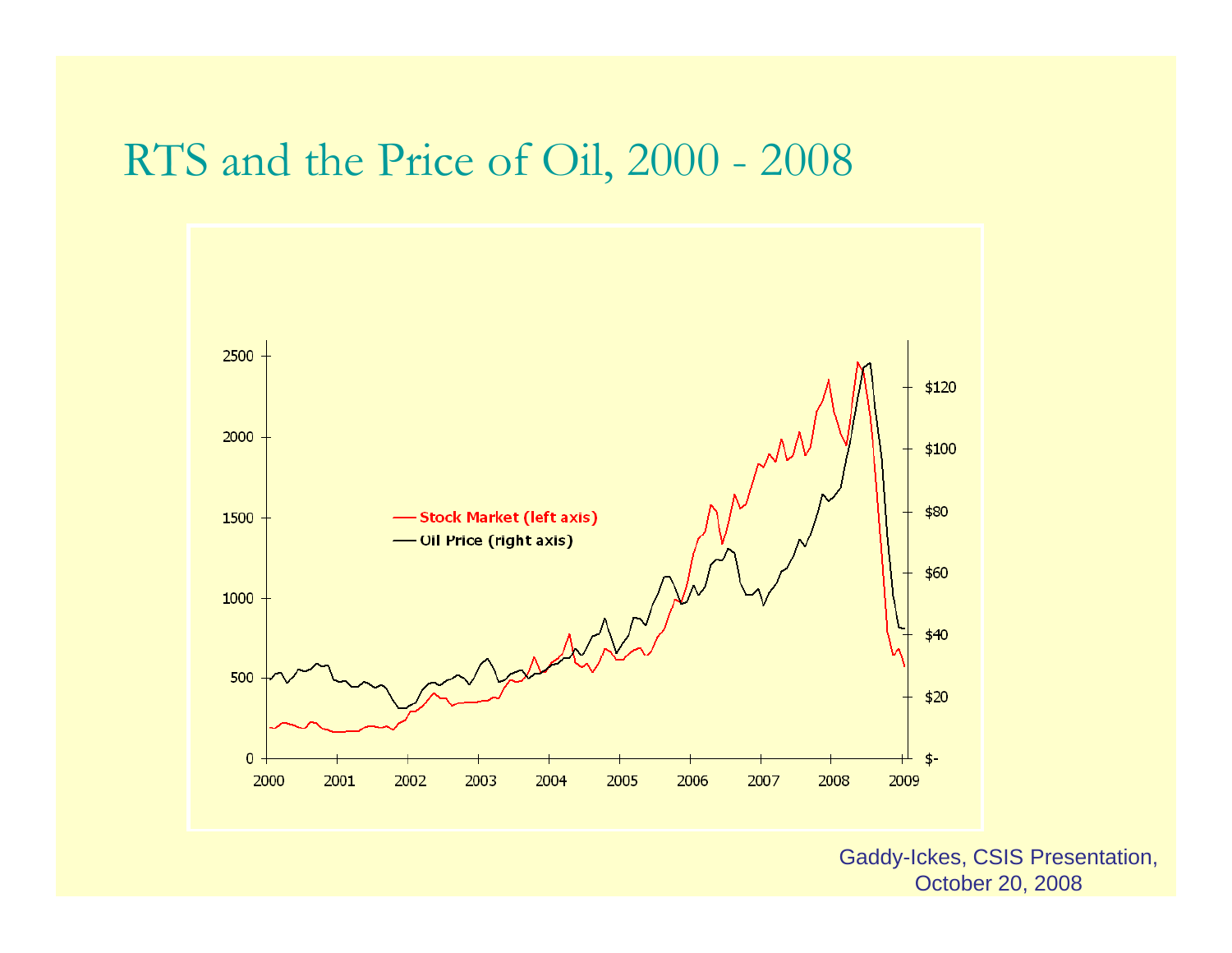#### RTS and the Price of Oil, 2000 to 2008



Gaddy-Ickes, CSIS Presentation, October 20, 2008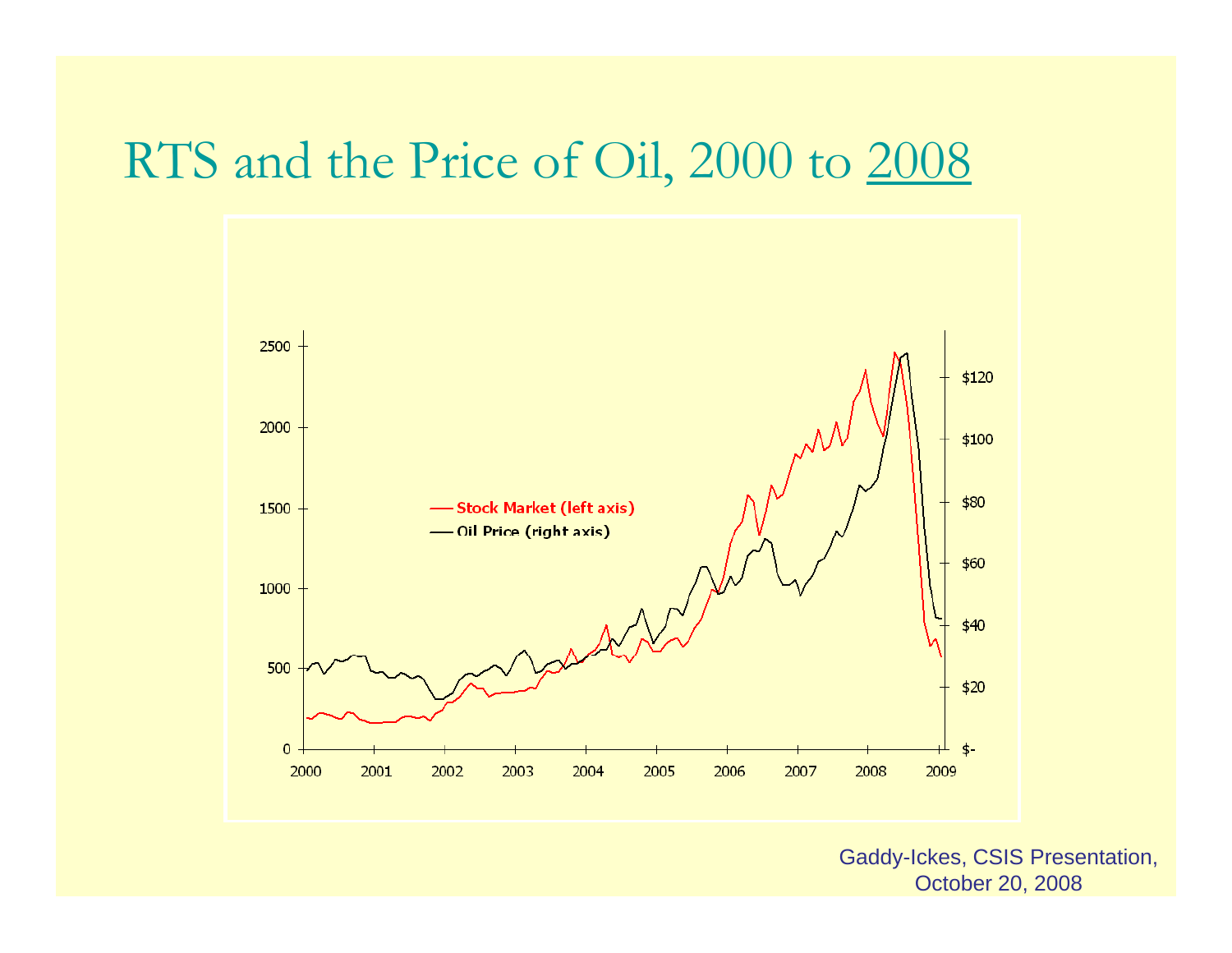### Putin and the Ruble

- Gradual devaluation led to loss of reserves. Why did Putin allow this?
	- Fear of inflation
	- $\mathcal{L}_{\mathcal{A}}$ Time for public to adjus t
	- $\mathcal{L}_{\mathcal{A}}$  Protect the oligarchs
		- Notice that Putin could have allowed them to default and taken their assets
			- $=$   $\Rightarrow$  destroy the protection racket
		- He did the opposite
		- Preserve the system and maintain his power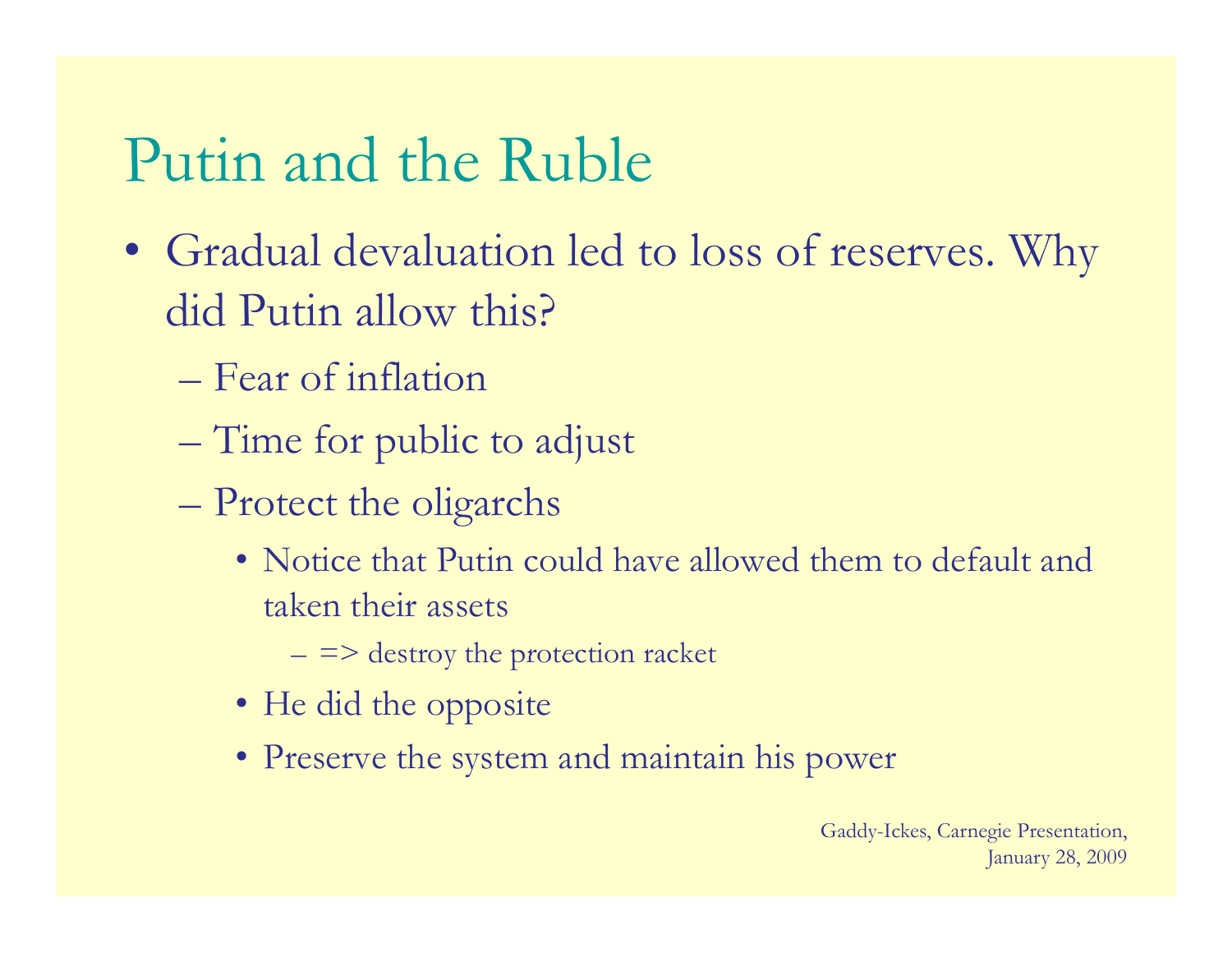## The New Price Regime

- Everything depends on where oil price goes
- Key medium-term challenge for Russia is NOT "diversification away from oil"; rather how to *ensure future of oil production*.
	- $\mathcal{L}_{\mathcal{A}}$  How to insure the production of rents; more pressing with low oil prices
	- $\mathcal{L}_{\mathcal{A}}$ Back to reality
- Dilemma: How to share the risk of Eastern Siberia w/o damaging his system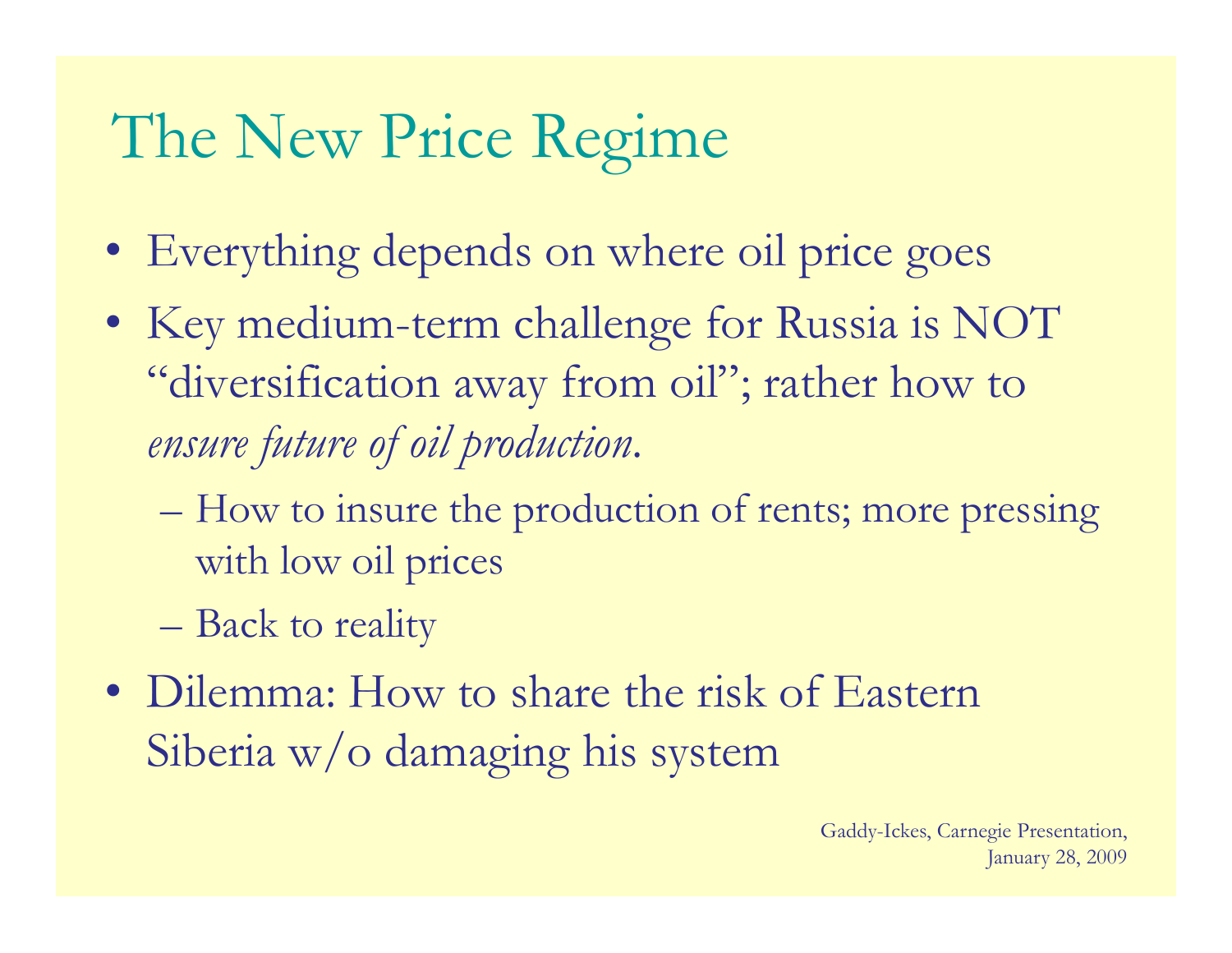## 2 Points

- Putin's system worked for 8 years, he feels vindicated
	- $-$  Worked well in the crisis
- This does not mean it will work in the new price regime
	- $\mathcal{L}_{\mathcal{A}}$ Mainly because of the East Siberian challenge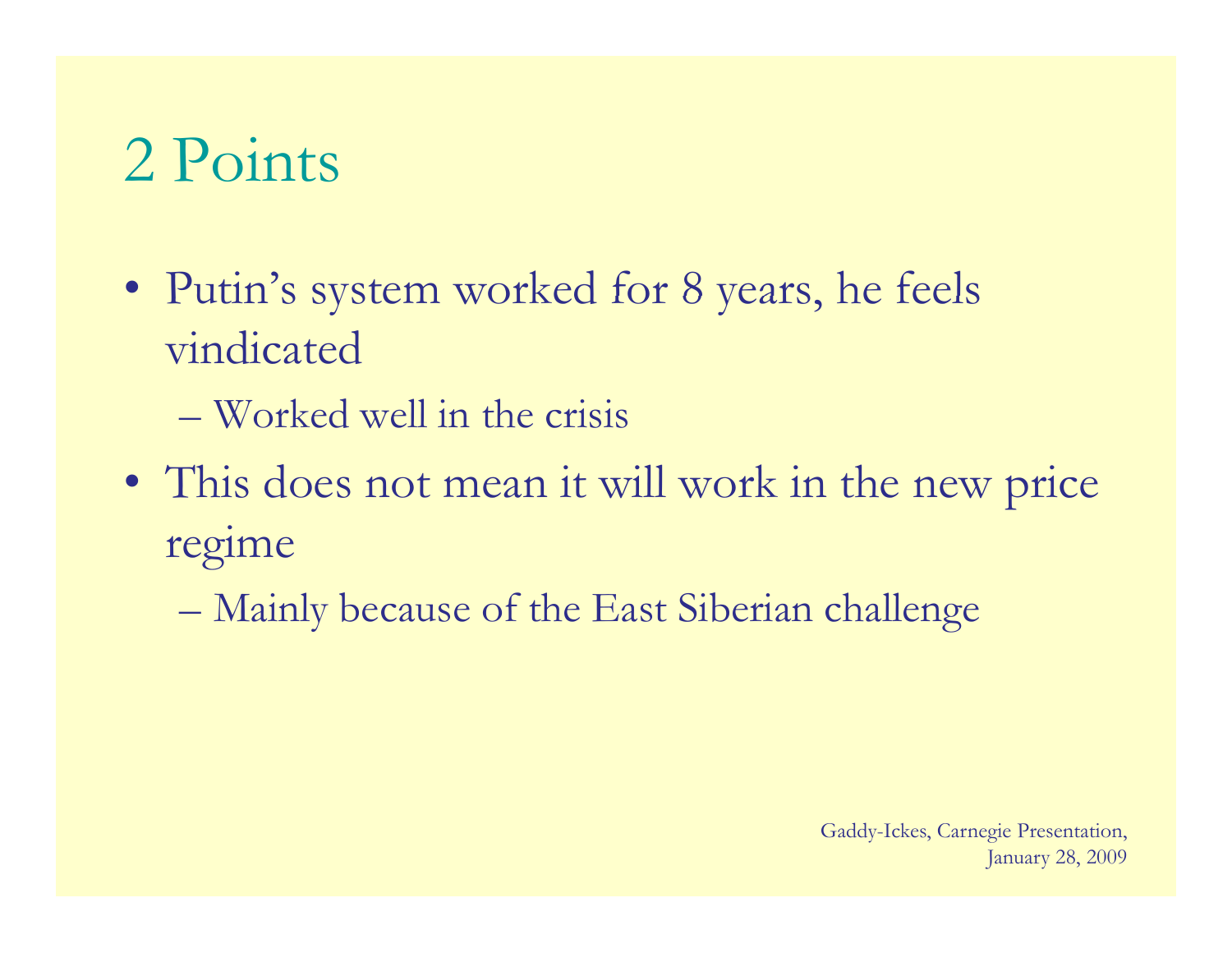### Liberalization

- We could see some liberalization regarding oil companies
	- <del>katalog a katalog a</del> Shift away from control towards efficiency
- But this will not be general liberalization
	- $\mathcal{L}_{\mathcal{A}}$ – Likely the opposite
	- <del>katalog a katalog a</del> The protection racket will be tightened to maintain the system